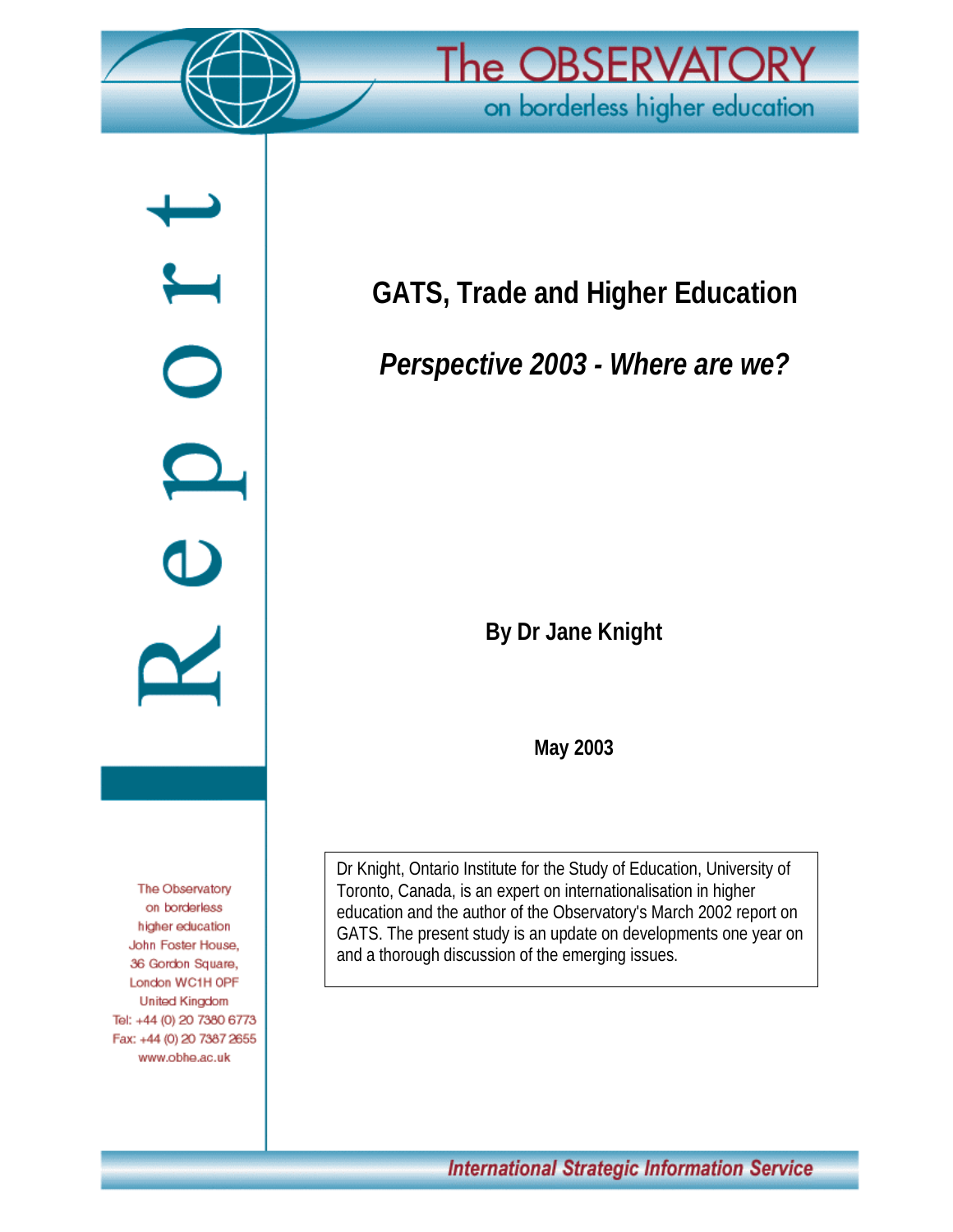# **GATS, Trade and Higher Education. Perspective 2003 - Where are we?**

#### *Abstract*

*This paper is an update of Dr Knight's first report on GATS, published by the Observatory in March 2002. Following the initial deadlines, which countries have made requests for other nations to remove barriers to trade in education services, and which countries have offered their own education markets to foreign competition? Dr Knight notes that the majority of nations have yet to make any formal statement in the process, on any service sector, and points to education as one of the least committed sectors. Many of the issues raised in the first report still hold today. There remains considerable uncertainty about the coverage and implications of GATS in the education sector, and a wide range of opinion about possible benefits and risks. Dr Knight raises important questions concerning quality assurance, professional mobility and recognition of qualifications, and considers the issues from the perspectives of both the developed and developing world. Included in the paper is a list of prominent organisations and groups that have taken an active interest in GATS.*

#### **1 INTRODUCTION**

...and the debate goes on. It is good news that discussions continue on the potential impact of new international trade regulations on higher education. During this past year, the education sector has become increasingly aware and involved in thinking about the General Agreement on Trade in Services (GATS), the emerging international trade agreement administered by the World Trade Organization (WTO). Stakeholder groups are talking about potential new opportunities, benefits and risks and are actively speculating on different countries' negotiating positions for increased liberalization of trade in education services. In short, GATS and trade are beginning to appear on the education agenda.

At the same time, many trade experts and educators note that international mobility of students, teachers, education and training programs has been happening for a very long time, and therefore question why there is such interest in the prospect of expanding import/export of education services. The answer partially lies in the fact that while cross-border education is an important aspect of the internationalization of higher education, it has not been subject to international trade rules and until recently, has not really been described as commercial trade. International trade agreements such as GATS, which clearly identifies education as a service sector to be liberalized, is relatively new territory for the education sector. This is why the debate within national and international education communities is necessary and welcomed. However, the discussions need to move from speculation towards informed analysis. The introduction of GATS serves as the catalyst for the education sector to move more deliberately into examining how trade rules may influence higher education policy, and determining whether the necessary national, regional and international education frameworks are in place to deal with the implications of increased cross-border education, including commercial trade.

1.1 **Purpose of Report.** This paper is a follow up to last year's Observatory report (Knight, 2002) which outlined the purpose and rules of GATS, explained the relevance of GATS to higher education and identified some key policy issues which needed to be addressed. The purpose of this paper is threefold: 1) to update on the current GATS negotiations, 2) elaborate on the implications of trade for the higher education sector, and 3) begin to situate trade of higher education services in the broader context of cross-border education.

1.2 **Terminology.** A few comments about the use and meaning of terms used in this paper may help to provide some context. When terms from the trade sector migrate to the education sector and vice versa there is fertile ground for confusion and misunderstanding. This is to be expected. Therefore it is important to lay out how the principal concepts are interpreted and used by these two sectors. For example, 'trade in education services' is a key term for this paper. For the education sector, 'trade in education services' is a relatively new term and would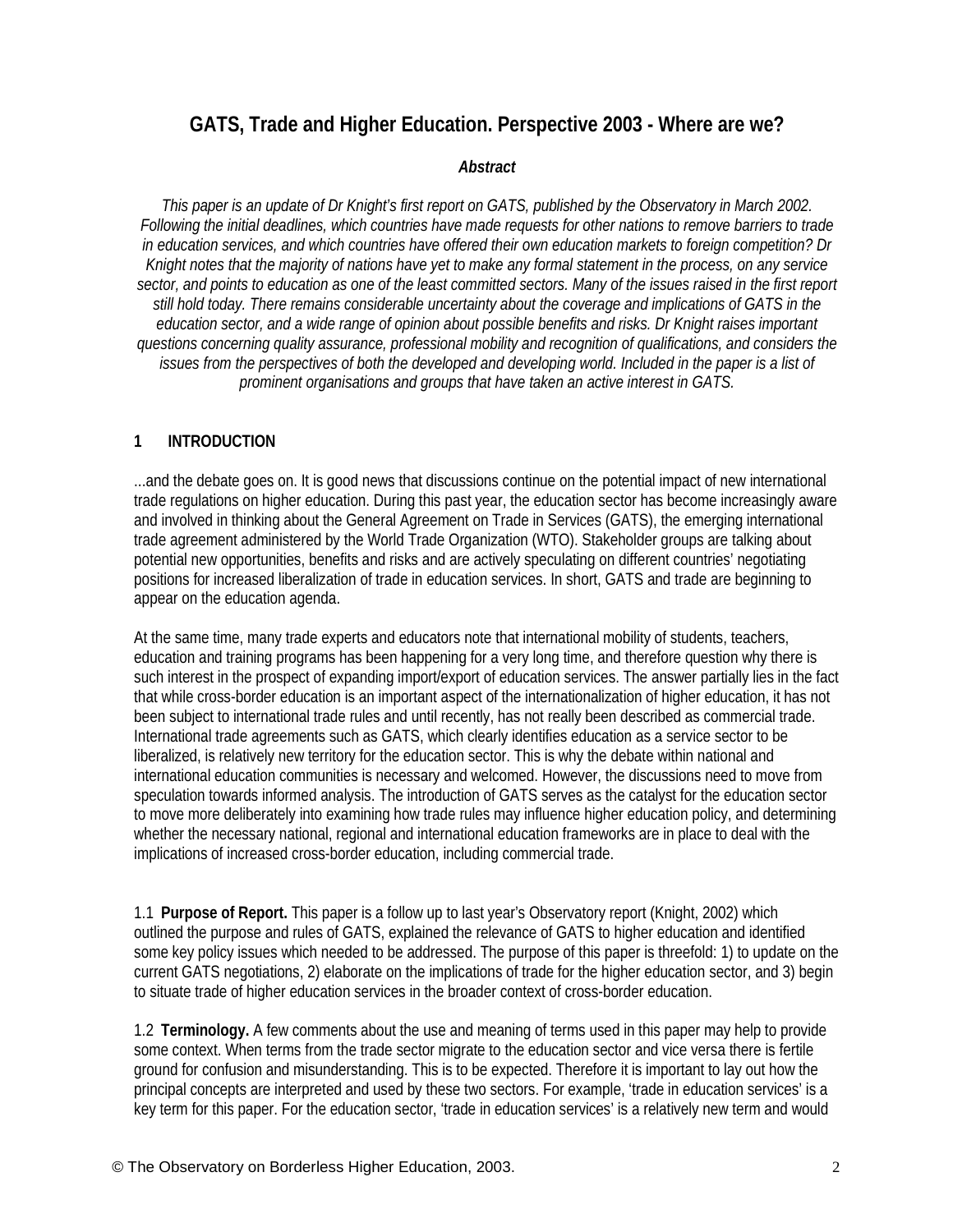probably be interpreted in a myriad of ways. For the trade sector, 'trade in education services' is understood to exclude any products such as text books but would include services such as education/training programs well as education support services such as testing.

The trade sector through GATS has developed four 'modes' to describe trade or supply of services. It is interesting that explicit definitions for the terms 'service' and 'trade' are not provided in the agreement. The four modes of trade in services are described as follows:

**Mode 1** - **Cross-border supply** focuses on the service crossing the border, which does not require the consumer or the service provider to physically move. Examples in higher education include distance education and elearning.

**Mode 2** - **Consumption Abroad** refers to the consumer moving to the country of the supplier which in education means students taking all or part of their education in another country.

**Mode 3** - **Commercial Presence** involves a service provider establishing a commercial facility in another country to provide a service. Examples in higher education include branch campuses or franchising arrangements.

**Mode 4** - **Presence of Natural Persons** means people travelling to another country on a temporary basis to provide a service, which in education would include professors or researchers.

Three common terms used by the education sector to describe the international nature of education are internationalization, cross-border education and more recently trade in education. There is a hierarchy to these terms, with 'internationalization of education' being the most comprehensive, 'cross-border education' being one component of internationalization and then 'international trade in education' being used to characterize some cross-border activities. The last section of this paper elaborates on the issue of terminology and attempts to position trade in education services within a larger context of cross-border education but a few comments up front might help.

A review of reports and articles by trade experts reveals that often when they talk about internationalization of education they actually are referring to international trade in education services. When educators talk about internationalization they are talking about a broad range of activities some of which would have absolutely nothing to do with trade. More and more, internationalization is being seen to consist of two streams or components (Knight 2003a). The first is 'internationalization at home' (Nilsson, 1999) which refers to the international and intercultural dimension of curricula, the teaching/learning process, research, extra-curricular activities, in fact a host of activities which help students develop international understanding and intercultural skills without ever leaving the campus. The second component is 'internationalization abroad' that is cross-border education (often referred to as transnational education) which involves students, teachers, scholars, programs, courses, curriculum, projects moving between countries and culture, in short, across borders.

So cross-border education is a term that educators are using to capture a wide range of education activities that are part of international academic linkages and agreements, international development/aid projects and international commercial trade initiatives. Therefore, 'trade in education services' is usually interpreted by educators as a subset of cross-border education, and for the most part is described as those activities that have a commercial or for-profit nature or purpose to them. This interpretation is much narrower than one used by economists or the trade sector. From their perspective, even if a cross-border education activity is seen to be non-commercial in purpose -for instance the exchange of students or professors for a semester - there is still export value in a country's balance of payments from accommodation, living, travel expenses, and therefore there are commercial implications (Larsen and Vincent-Lancrin, 2002).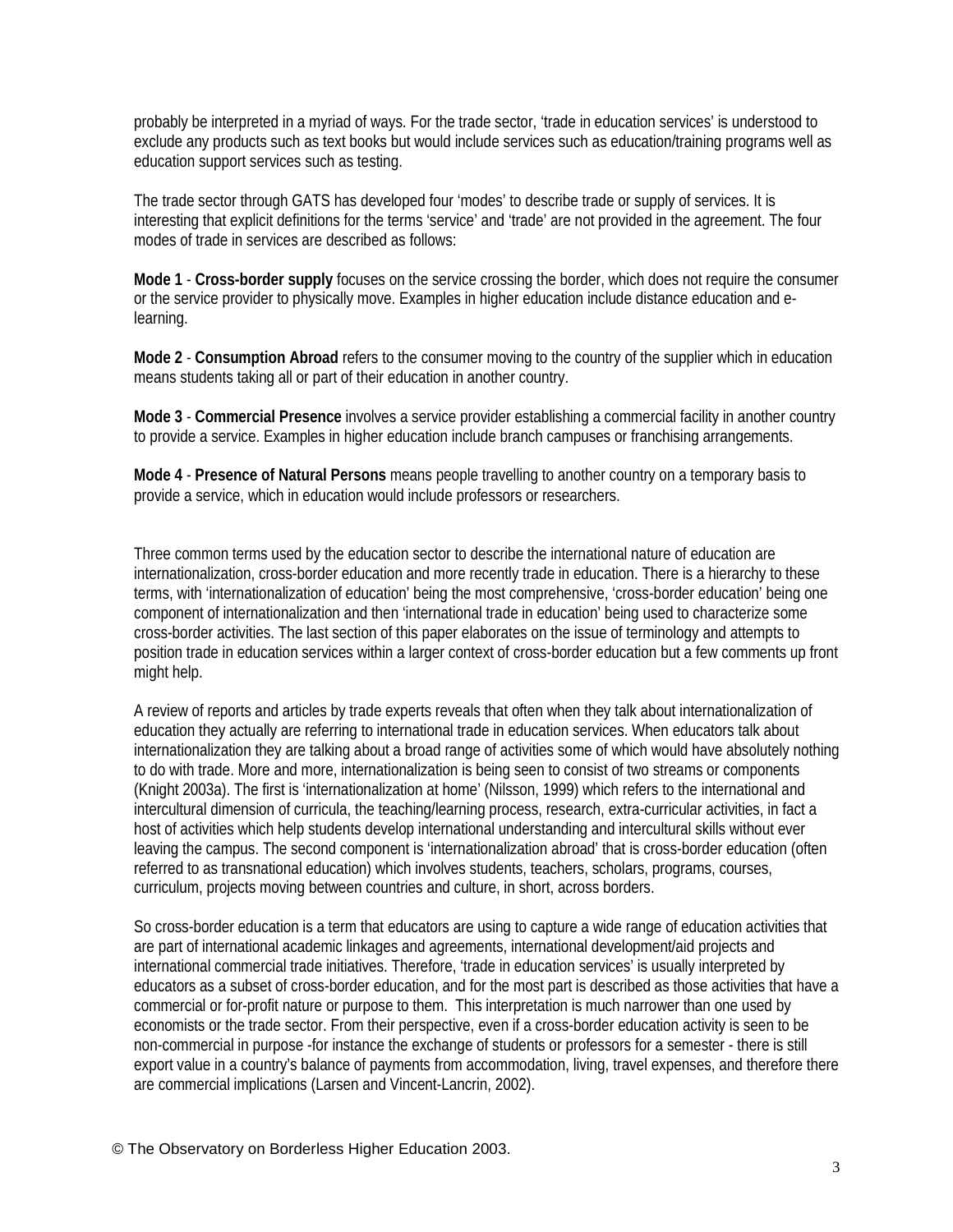It is not an easy task to have a clear and shared interpretation of what trade in education services really means across the two sectors. It may be dangerous to oversimplify how the different sectors perceive and use the term 'trade in education services' but the clear message is that more effort is needed to help the two sectors understand the different approaches to using and defining trade in education services. It is equally important to have clarity and assurance as to which international cross-border education activities would fall under the purview of international/regional trade agreements and be labelled as trade. As will be noted later, there is ambiguity in GATS on this point.

For the purposes of this paper, the term 'trade in educational services' is primarily used in the trade and GATS 'four mode' sense, and the term 'cross-border education' is used to depict a broad range of activities, some of which are commercial in nature and some of which are not, which move across borders.

1.3 **Assumptions.** This paper assumes that readers have a rudimentary understanding of GATS. The basic information on the structure and disciplines of the trade agreement is not repeated in this paper.<sup>1</sup> There are a number of other assumptions that are worth noting. This paper is written from an educator's point of view, not from an economic or trade perspective. An international approach is emphasized meaning that implications for both developed and developing countries are noted. It is recognized that trade issues are closely related to the larger issues of commercialization and commodification of education but the focus remains on the potential impact of trade rules on cross-border education. More attention is given to the delivery of education/training courses and programs across borders (modes 1 and 3) than to the movement of students to study in foreign countries (mode 2). Again, the intention is to take a balanced approach in discussing the implications of new trade rules and increased trade in education services. Potential benefits and risks are identified.

1.4 **Outline of Paper.** There are six major sections to the paper. The first constitutes the introduction. The second provides information on the current status of the GATS negotiation process. A brief update on the number and nature of requests and offers is given. Several of the barriers that the United States has requested other countries to remove are listed to give a concrete idea of what liberalizing trade in education can involve. The third section includes a brief discussion on the rationales driving countries to increase trade in education services through import or export. The fourth part identifies key higher education policy issues related to the potential impact of increased trade and new trade regulations. The issues addressed include the following: the role of government, student access, registration and licensing of education providers, quality assurance and accreditation, recognition of academic and professional qualifications, and funding among others. The fifth section of the paper recognizes the four trade modes outlined by GATS but suggests that they need to be situated in the larger arena of cross-border education. In the last section, the actions and interests of different stakeholders are described to illustrate the breadth of the debate. The conclusions reiterate that there are still more questions than answers. GATS is a new and untested agreement and we simply do not know what some of the intended and unintended consequences will be.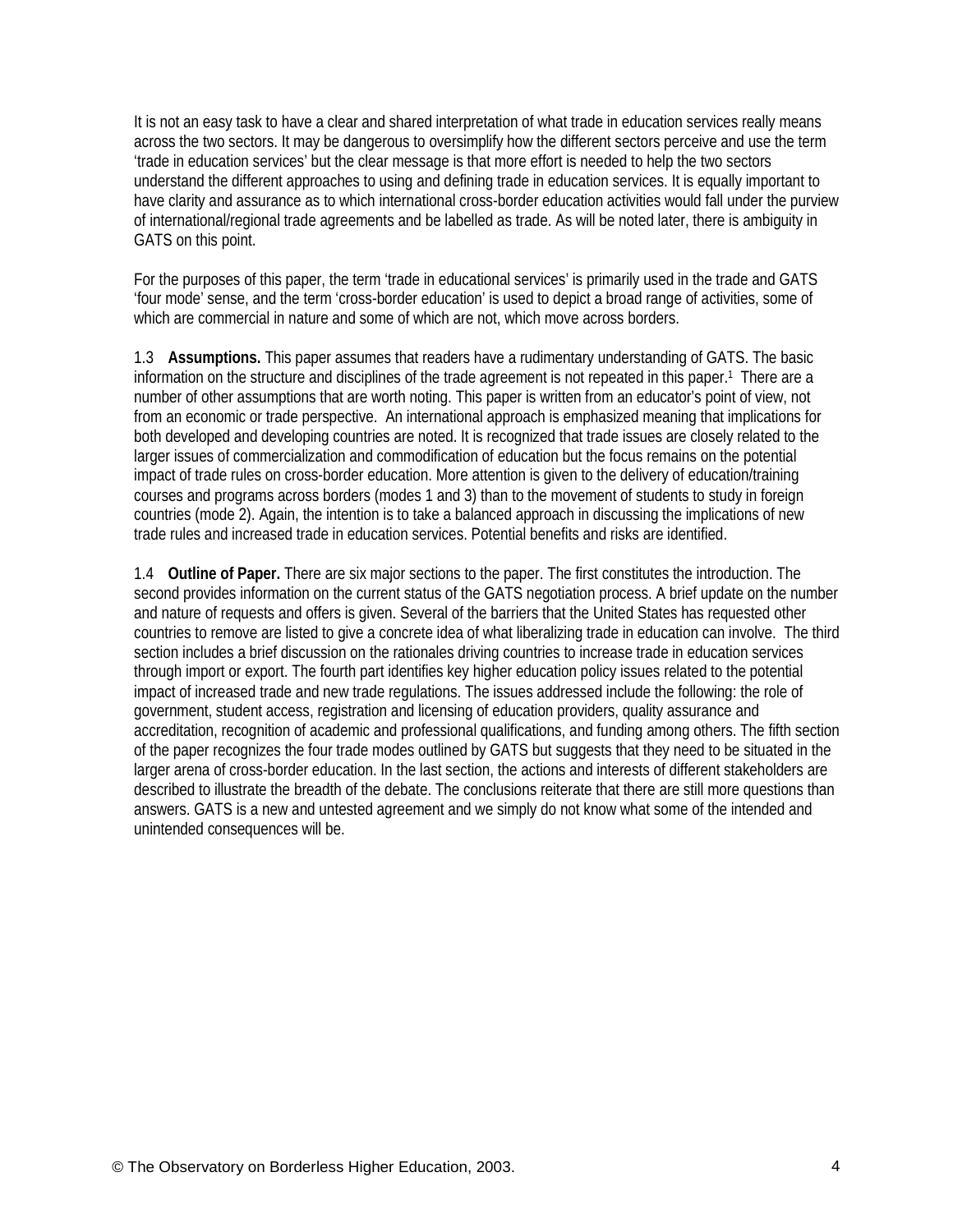## **2 UPDATE ON GATS AND THE NEGOTIATION PROCESS**

The purpose of this section is to give an update on the key dates and expected outcomes of the current round of negotiations and to provide a cursory review of some of the requests/offers and identified barriers.

#### **2.1 Facts and Realities about GATS**

- GATS has existed since 1995. It will not go away.
- The purpose of GATS is to reduce or eliminate barriers to trade.
- GATS is a worldwide agreement covering all 145 member countries of WTO.
- GATS is the first multi-lateral agreement on trade in services. GATT covers trade in products.
- Education is one of the 12 primary service sectors. This will not change.
- There are five subsectors in education- primary, secondary, higher, adult and other. The descriptions of these need to be reviewed and updated.
- GATS is a new and untested agreement. Key articles/disciplines are still being developed. For example, the disciplines dealing with subsidies, domestic regulation and government procurement are still under negotiation.
- Individual countries have the power to determine the degree of market access to each of the subsectors. This can include no access at all. However, due to the most favored nation principle all countries must be treated equally in terms of market access and national treatment for services covered in the scope of the agreement.
- National treatment requires equal treatment for foreign and domestic providers where a country has made a specific commitment. Exemptions are allowed.
- Due to the principle of progressive liberalization, there will be increased pressure for further liberalization of trade barriers with each round of negotiations.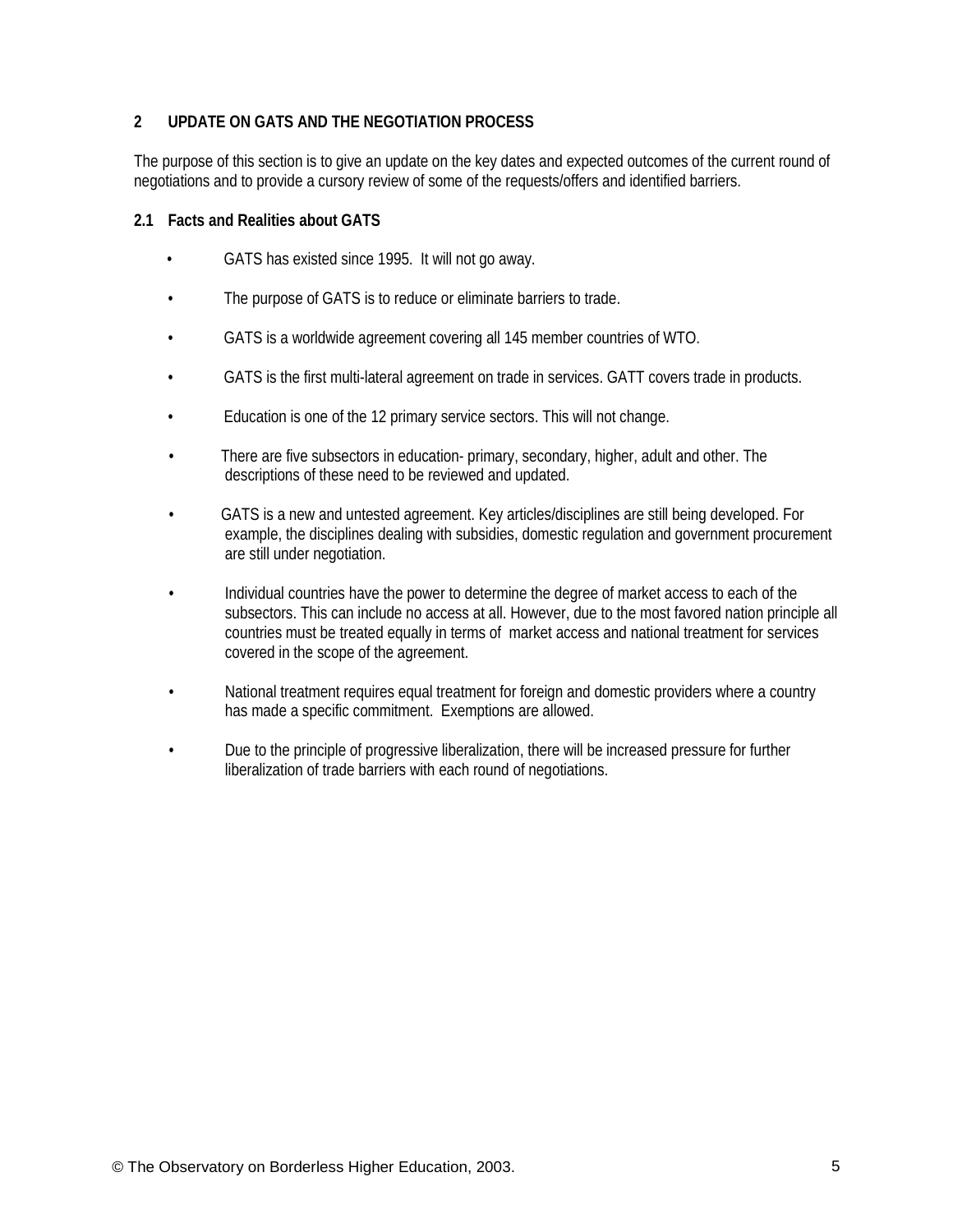## **2.2 Key dates and actions**

## **Table 1: Key dates and actions of GATS**

| <b>DATE</b>                | <b>Action</b>                                                                          | <b>Notes for Education Sector</b>                                                                                                                                                                                                                                                                                                                                                                                                                                                                                                                               |  |
|----------------------------|----------------------------------------------------------------------------------------|-----------------------------------------------------------------------------------------------------------------------------------------------------------------------------------------------------------------------------------------------------------------------------------------------------------------------------------------------------------------------------------------------------------------------------------------------------------------------------------------------------------------------------------------------------------------|--|
| 1995                       | <b>GATS</b><br>founded; initial<br>commitments                                         | 44 countries (if you count the EU as one country) made commitments to<br>Education. Of these 44 countries, 21 included commitments to higher<br>education. <sup>2</sup>                                                                                                                                                                                                                                                                                                                                                                                         |  |
| End of<br>2001             | Negotiating<br>proposals due                                                           | Four countries- USA, Australia, New Zealand and Japan submitted a<br>proposal outlining their general positions related to commitments in the<br>education sector. Japan's proposal was remarkably different as their<br>statement highlighted quality assurance, recognition of credentials and<br>distance education as key issues that required further consideration.                                                                                                                                                                                       |  |
| June<br>2002               | All requests<br>for access to<br>foreign<br>markets due                                | To date, only 34 out of the 145 WTO members have tabled their requests. It<br>is not mandatory for a country to publish their tabled requests for market<br>access in other countries. However, there were leaks and it is known that the<br>USA made substantial requests of other countries to remove barriers to<br>enable greater access to higher, adult and other education services.                                                                                                                                                                     |  |
| March<br>2003              | Offers from<br>each country<br>to provide<br>access to their<br>domestic<br>market due | As of the end of April 2003, only 20 countries had submitted their offers.<br>Argentina, Australia, Bahrain, Canada, European Union, Hong Kong, Iceland,<br>Israel, Japan, Liechtenstein, New Zealand, Norway, Panama, Poland,<br>Paraguay, South Korea, Switzerland, Taiwan, the United States and<br>Uruguay. It is not necessary for a country to publish their offers and only 8 of<br>the 20 countries have done so to date. These countries are Australia,<br>Canada, European Union, Japan, Liechtenstein, New Zealand, Norway and<br>the United States. |  |
| Up to<br>January<br>1,2005 | Countries can<br>submit offers<br>and requests<br>until end of<br>Doha round           | The end date of this round may be extended given the significant delays in<br>the tabling of both requests and offers. Further rounds will occur. It is<br>important to note that offers made during the negotiation phase of the Doha<br>round are conditional up to the conclusion of the negotiating round and at<br>that time, final offers are included in a country's schedule of commitments.                                                                                                                                                            |  |

**2.3 Status of Requests/Offers to Date.** All in all, Table 1 shows that education has not been a priority sector for the GATS negotiations. Secondly, only a handful of countries have tabled their requests or offers by the targeted dates; and thirdly, there is very little concrete information on access to education markets. The targeted end date for this round of negotiations is January 1, 2005. This will gives the education sector more time to become better informed and prepared for the potential implications of increased trade, including countries taking whatever steps are considered necessary to ensure that trade in higher, adult and other services is undertaken in accordance with national/ educational priorities.

While the low and slow response rate is providing time to become better informed and prepared, it can also be troublesome. It should be noted that there are very few developing countries that have submitted either their requests or offers. There are several possible reasons for this. First, is the question of capacity. All in all, there are 160 subsectors covered by GATS and it takes both time and expertise to be informed on all of them. Some technical assistance is available to developing countries through multi-lateral agencies and bi-lateral donors but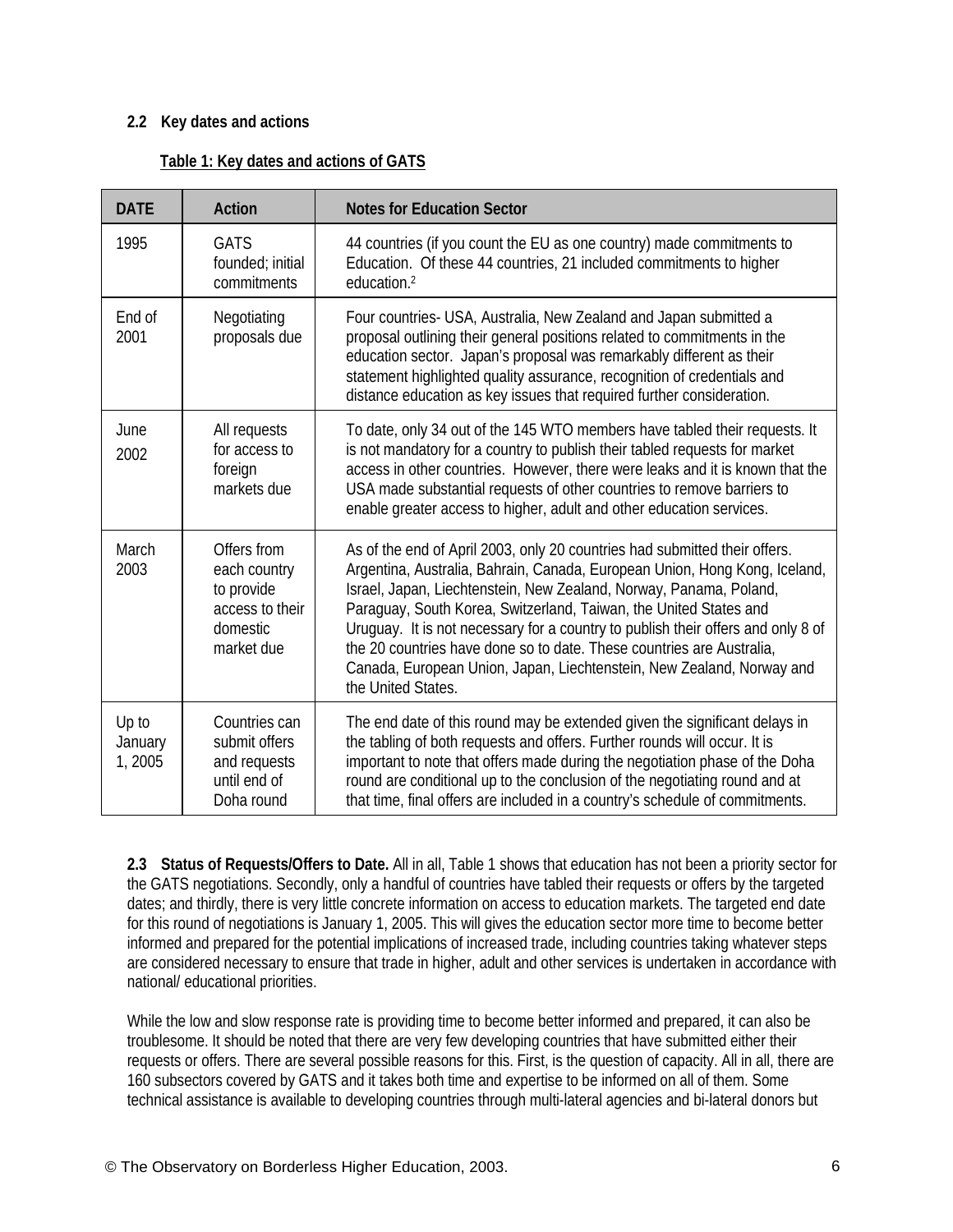the commitment should not be underestimated. Secondly, there is an element of 'wait and see' in many national trade negotiating strategies. Given that commitments on market access made for one country are automatically applied to all WTO members (due to the most favored nation obligation), it is not necessary for all countries to make official requests. It is also true that requests and offers can be made at any time during this present round that is until January 1, 2005. It is clear that the majority of WTO members are not ready or are hesitant to table their offers. This means that to date, it is the quad- the four of the most influential countries- USA, Japan, EU and Canada, plus several other OECD member countries- who are taking the lead and shaping the negotiation process. This may not be a surprise but it may have some unintended consequences.

**2.4 Brief Analysis of Leaked Requests and Published Offers.** An analysis of the requests provides some insight into the extent and type of trade one can expect in educational services. As already mentioned, only 34 countries have tabled their requests to date and because it is not necessary to publicize them, there is a great deal of speculation as to their contents. Speculation is inevitable but it is important to be cautious about the veracity or completeness of the leaked requests. Unofficial versions of the requests from the United States and from the European Union are available [an](#page-29-0)d while one is not certain whether they are completely accurate it is interesting and informative to review them.3

The US request for market access and national treatment in education has been described as maximalist or 'go for the moon and see what you get' approach. The US has asked that all 145 WTO members "undertake full commitments for market access and national treatment in modes 1,2, and 3 for higher education and training services, for adult education, and for 'other' education. Consistent with the commitments, countries remain free to review and assess higher education and training, by governmental or non-governmental means, and to co-operate with other countries, for purposes of assuring quality education." In other words, the United States is asking for extensive liberalization of the higher and adult education markets in all WTO member countries. It is interesting that the US has added that governments should be able to assure quality. Quality was not mentioned in the US negotiating proposal,<sup>4</sup> but it is one of the most critical issues in the debate and will be discussed later in the paper. In addition to this generic request to all countries, the US makes more specific requests of particular countries. Some of these are listed in Table 2. Finally, the question must be asked whether the US is willing to offer the same degree of access to its domestic higher education markets as it has requested of other countries. This is not anticipated but is not yet confirmed. By contrast, and contrary to some expectations, the EU request barely mentions education at all.

To date, only eight countries have made their total GATS offer public. In the Canadian offer, no offers were made in any of the education subsectors. Canada did not make any education requests either. Australia has not tabled any new offers. This means that Australia's commitments remain for private tertiary level education only. New Zealand has also not made any further offers beyond its original commitments. Japan only published an offer summary and has made offers on adult and other education services but none on higher education.

The offer tabled by the United States<sup>5</sup> included offers on "Higher Education Services (including training services and educational testing services, but excluding flying instruction)." The most interesting part of the US offer is the 'limitations' that were noted in text format. (The word 'limitations' is used here to mean national stipulations that limit an offer). These limitations are evidence of a conditional approach to access to domestic markets, and an attempt to assuage concerns of domestic higher education institutions and groups. Examples of limitations include the following:

*'Nothing in this agreement will interfere with the ability of individual U.S. institutions to maintain autonomy in admission's policies, in setting tuition rates, and in the development of curricula or course content. Educational and training entities must comply with requirements of the jurisdiction in which the facility is established',* and secondly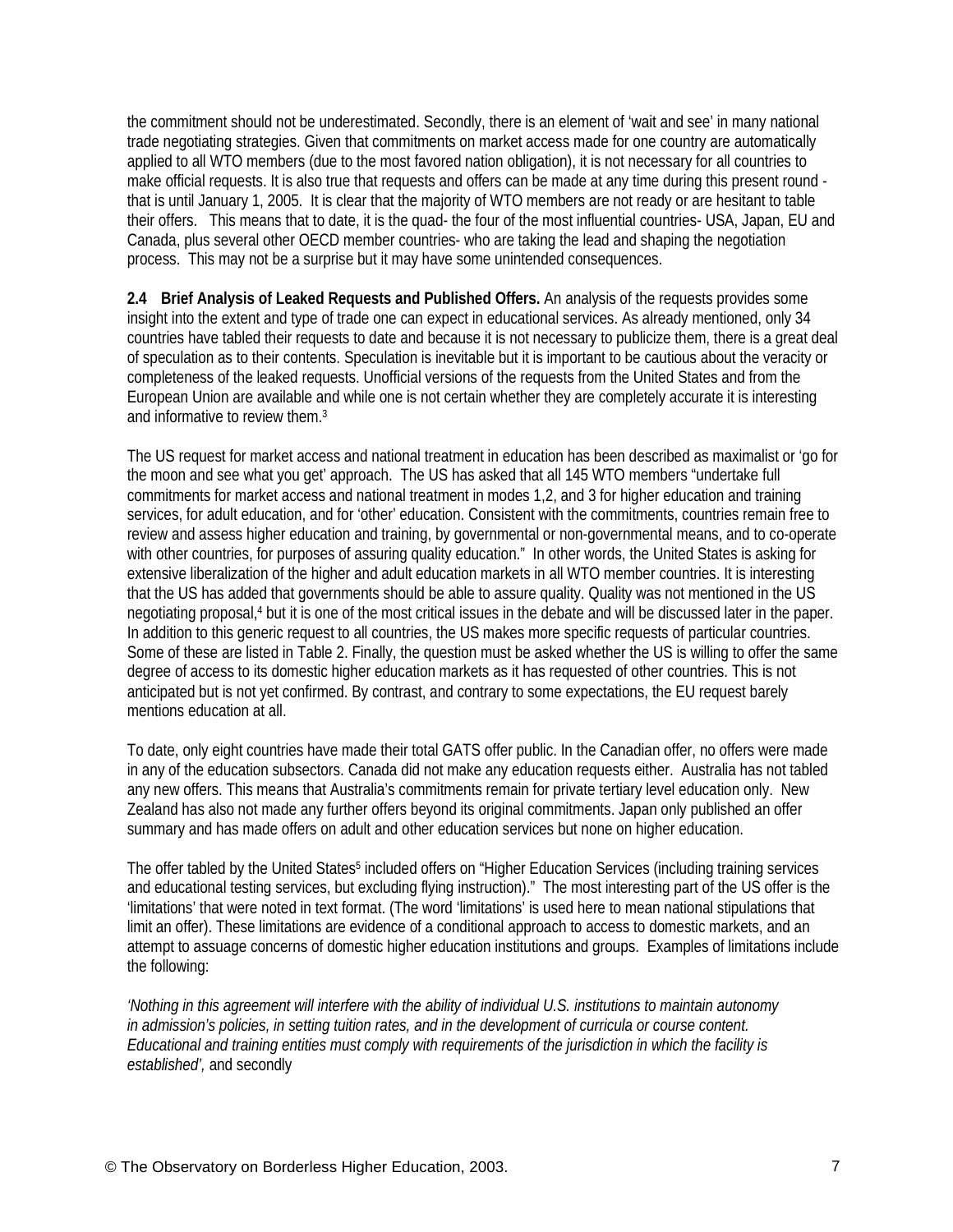*'the granting of U.S. federal or state government funding or subsidies may be limited to U.S. schools. Scholarships and grants may be limited to U.S. citizens and/or U.S. residents of particular states. Tuition rates may vary for in-state and out-of-state residents.'*

Additionally, the US offer addresses the issues of admission policies and accreditation by indicating that *'Admission policies include considerations of equal opportunity for students (regardless of race, ethnicity or gender), as well as recognition of credits and degrees; state regulations apply to the establishment and operation of a facility in the state; and accreditation of the institution and its programs may be required by regional and/or specialty organizations; required standards must be met to obtain and maintain accreditation; foreign-owned entities may be ineligible for federal or state funding or subsidies, including land grants, preferential tax treatment, and any other public benefits; and to participate in the U.S. student loan program, foreign institutions established in the United States would need to meet the same requirements as U.S. institutions.'*

These stated limitations are evidence of how a country can determine the degree and conditions of access to its domestic market. However, it is revealing and intriguing when one compares the 'limitations' imposed by the US on access to their own market to the requests they make of other countries to remove the kinds of barriers noted in the next section. It will be interesting to see whether in future requests, countries will perceive the above 'limitations' as barriers and ask the US to remove them- see below.

**2.5 Removal of barriers.** The purpose of GATS, as stated by the WTO, is to reduce or eliminate barriers to trade. In order to give concrete examples of barriers in the education sector, Table 2 lists a sample of the US requests to targeted countries to remove specific barriers. It is interesting to note the range of barriers different countries have established to regulate the import of education services. Of major importance are matters of quality assurance, accreditation and recognition of credentials. One of the GATS principles is that countries can determine the degree of market access they will give to foreign providers (e.g. the 'limitations' imposed by the US above). This is seen as a certain kind of safeguard. However, safeguards can be interpreted as barriers. Therefore, when one considers the GATS principle of progressive liberalization, one questions whether these so called safeguards will in fact be able to withstand the pressure of liberalization in future rounds of negotiations. It should also be noted that barriers to trade seen from the exporting country's point of view, may be seen by the importing country as fundamental aspects of domestic higher education policy.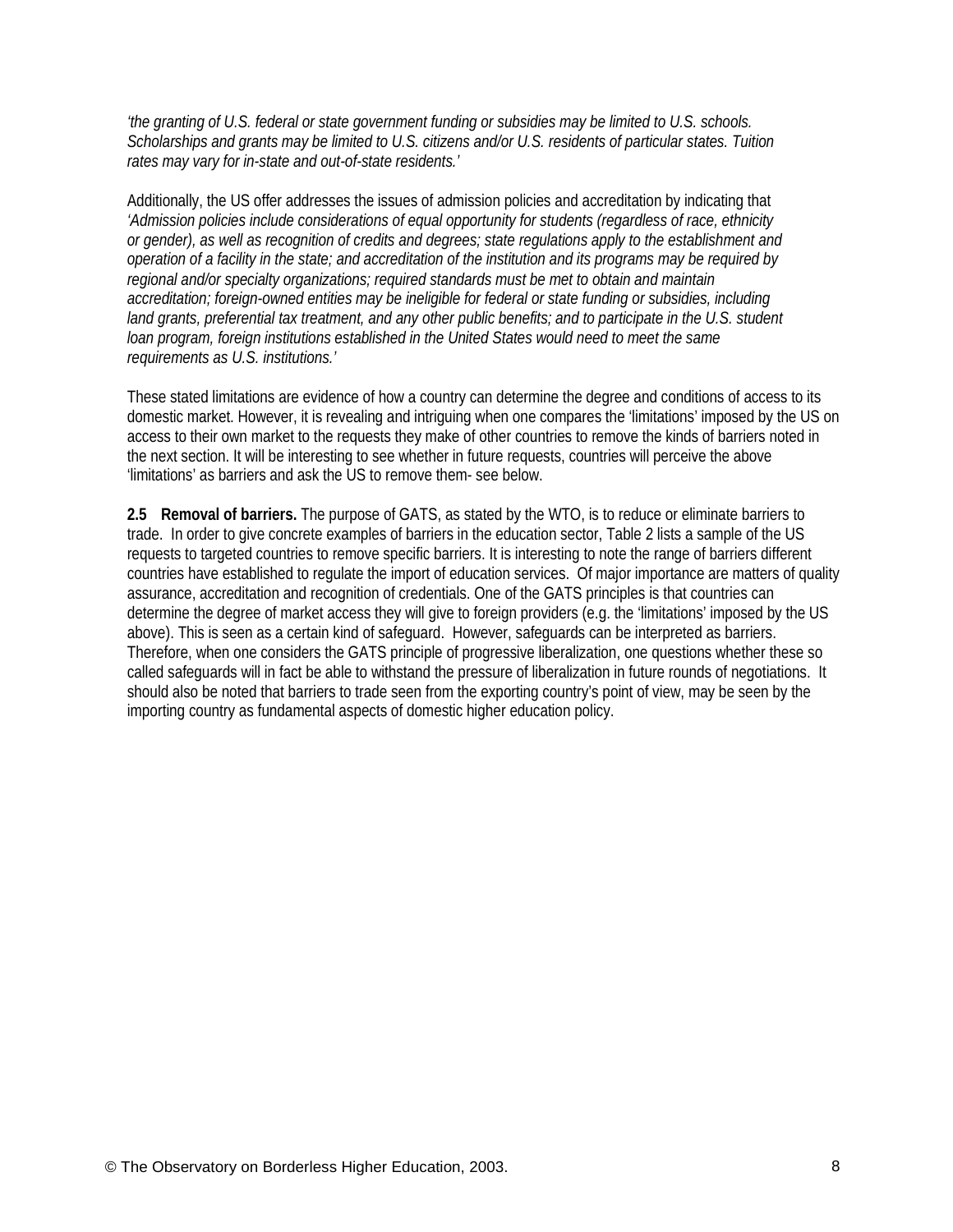| <b>Request to remove barrier</b>                                                                                                                              | <b>Targeted Country</b>                                  |
|---------------------------------------------------------------------------------------------------------------------------------------------------------------|----------------------------------------------------------|
| Remove nationality requirements for certain executives and directors of educational<br>institutions                                                           | Taiwan                                                   |
| Remove ownership limitations on joint ventures with local partners                                                                                            | Egypt, India,<br>Mexico, Philippines,<br><b>Thailand</b> |
| Remove prohibition on joint ventures with local partners                                                                                                      | El Salvador                                              |
| Remove requirement that foreign entities teach only non-national students                                                                                     | Turkey                                                   |
| Remove ban on education services provided by foreign companies and<br>organizations via satellite networks                                                    | China                                                    |
| Remove requirements for foreign educational institutions to partner with Chinese<br>universities                                                              |                                                          |
| Remove ban on for-profit operations in education and training services                                                                                        |                                                          |
| Relax other operational limits and restriction on geographic scope of activities                                                                              |                                                          |
| Recognize degrees issued by accredited institutions of higher education (including<br>those issued by branch campuses of accredited institutions)             | <b>Israel</b><br>Japan                                   |
| Adopt a policy of transparency in government licensing and accrediting policy with<br>respect to higher education and training                                |                                                          |
| Remove burdensome requirements, including non-transparent needs tests,<br>applicable to foreign universities operating, or seeking to operate in South Africa | South Africa                                             |
| Remove restrictions that the granting of degrees is limited to Greek institutions only                                                                        | Greece                                                   |
| Remove requirement that foreign entities teach only non-national students                                                                                     | Italy                                                    |
| Remove quantitative limitation on education institutions                                                                                                      | Ireland                                                  |
| Adopt a policy of transparency in government licensing and accreditation with<br>respect to higher education and training                                     | Spain<br>Sweden                                          |

# **3 RATIONALES AND BENEFITS OF INCREASED TRADE IN HIGHER EDUCATION**

It is somewhat surprising and perhaps worrisome that very little has been written by educators or trade specialists on rationales for and benefits from the import/export of education services. Besides the four negotiating proposals (USA, Australia, New Zealand, Japan) there are few statements which have championed the benefits, other than the obvious ones by the WTO<sup>6</sup> and other trade secretariats. It appears that rationales and benefits specific to education are taken for granted in the overall assumption that liberalized trade will increase a nation's economic prosperity. The analysis provided by Larsen and Vincent-Lancrin (2002) is one of the few comprehensive studies on the implications of trade in education services. They conclude that due to the complexity of the factors involved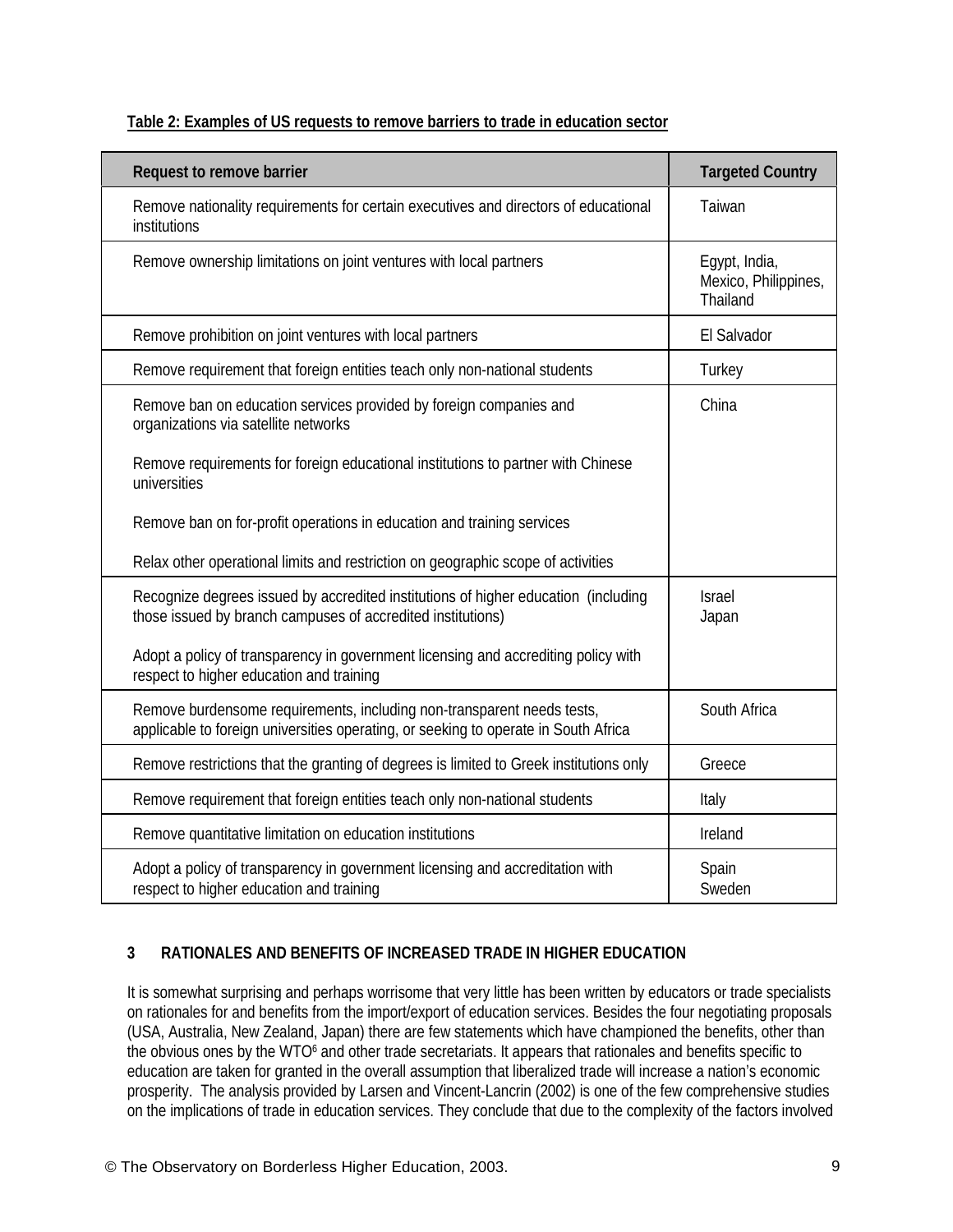and because the issues vary substantially with the country, mode of delivery and sector of education, it is difficult to draw a definitive conclusion on whether trade in education services is 'good or bad'. They suggest that there will be a deeper impact on the lifelong learning market than on the traditional higher education.

**3.1 Overview of rationales for import/export.** Unfortunately, there are few statements or policy papers which specifically discuss the different rationales and anticipated impact of trade in higher education. Therefore it is only possible to provide a general overview of possible motivations. Reasons for importing higher education services include:

- limited domestic capacity to meet growing demand for higher education
- provide greater access to specific knowledge or skilled-based education and training
- improve the quality of higher education provision by allowing market access to prestigious/reputable foreign providers
- create cultural or political alliances
- secure trade tied aid development projects and funds
- develop human capital and stem 'brain drain'
- foreign competition may improve cost effectiveness in domestic institutions
- imported programs may offer better value than studying abroad.

Reasons for exporting higher education services include:

- excess national capacity in higher education
- income generation
- international recognition and branding
- strategic cultural, political, economic and education alliances
- institutional strengthening and innovation
- a tool for further internationalization of domestic institutions
- education as a conduit to access trade in other service sectors.

This overview of rationales illustrates the range of motivations that different countries, actors and education institutions bring to the dialogue on trade in education. Despite this diversity, the common factor underlying them all is 'self-interest'. Self-interest appears to be the strongest motivator for trade, even if there are seen to be benefits for all parties involved. A former secretary-general of the Association of Indian Universities clearly articulates this view. "Commitments will be made in the best interests of the country. They have to be in the areas of the country's strengths and where there are strategic opportunities for exploitation through trade" (Powar, 2002, p18 ). Other concrete examples of 'self-interest' being the fundamental driver are those countries who are requesting more liberalization of the education market in other countries than they themselves are willing to offer.

**3.2 View from Developing Countries.** There is definitely more written on why countries are cautious and guarded about the impact of trade, than on the benefits of trade. This is especially true for developing countries. For instance, the Minister of Education in South Africa states very clearly that "it is important that we remain vigilant to ensure that increased trade in education does not undermine our national efforts to transform higher education and in particular to strengthen the public sector so that it can effectively participate in an increasingly globalizing environment. Trade considerations cannot be allowed to erode the public good agenda for higher education." On the other [ha](#page-29-0)nd, he warned against parochialism and stressed the need for genuine international collaboration in education.7 It will not be a surprise if South Africa does not respond positively to the requests by Kenya, New Zealand, Norway and the US for unlimited access to its domestic education market.

Mohamedbhai, Vice Chancellor of the University of Mauritius (2002/2003) notes when considering the WTO proposal to liberalize trade in education services through GATS that "while there is no doubt globalisation may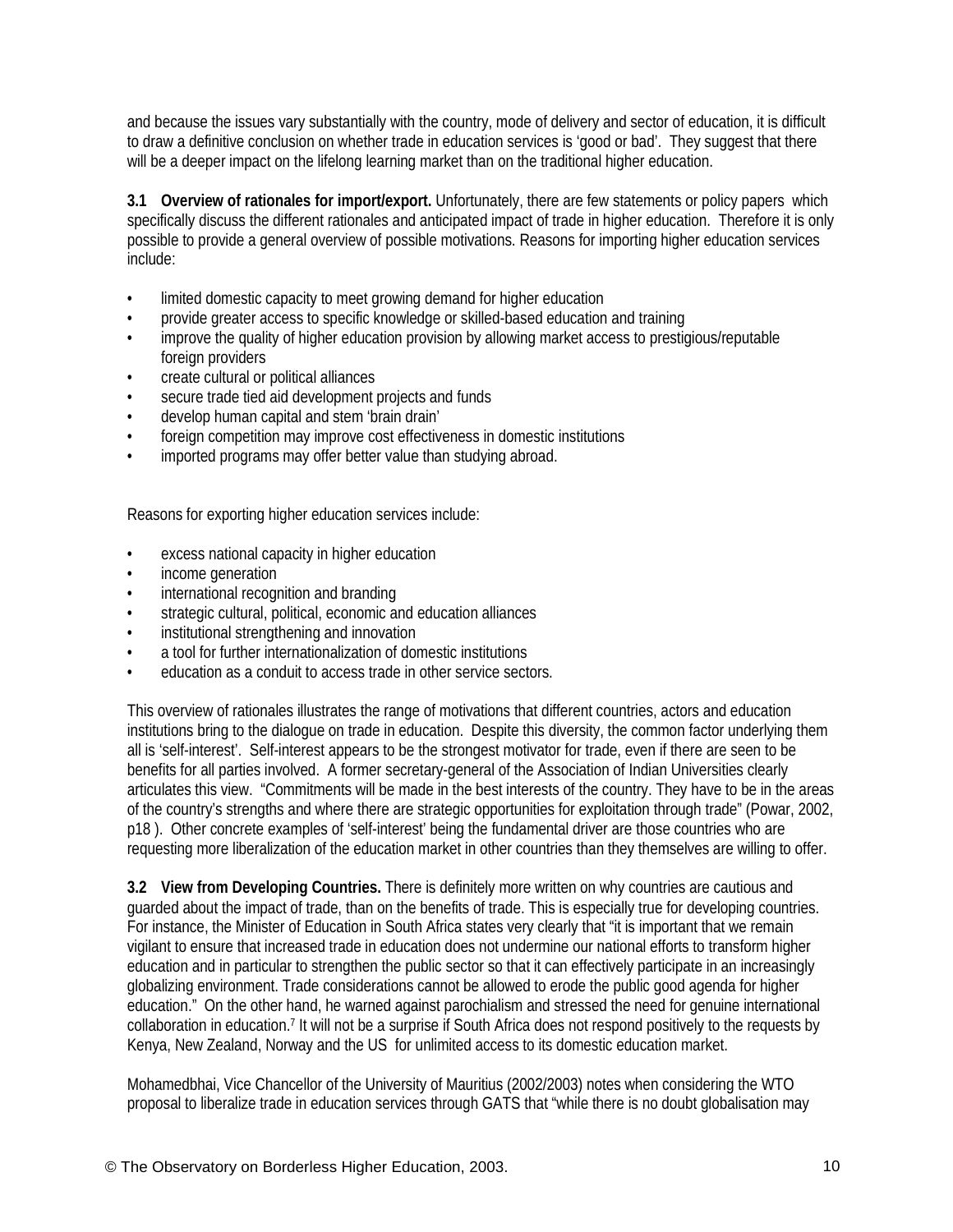have some positive effects from the point of view of increasing access in higher education and reducing the knowledge gap in developing countries, it equally has negative aspects which can seriously threaten universities in those countries." He believes that foreign providers have helped to provide courses locally and at a significantly lower cost than travelling abroad but they do not share the same national values and priorities. Their purpose is to provide education in the most cost-effective way for them. He worries that developing countries may be "flooded with foreign and private providers delivering essentially profitable subjects ...and in these areas they will pose as serious competitors to local universities, leaving the latter to d[ea](#page-29-0)l with non-profitable subjects in arts, humanities, science and technology, so vital for a country's development."<sup>8</sup>

India is a good case study of diverse motivations for increased trade. India is interested in new opportunities for import and export of higher education and sees benefits as well as potential risks.<sup>9</sup> Powar, cited above, believes "that because India has a large higher education system with many institutions that provide a good quality education... it can benefit both economically and politically by exporting education, especially to the developing countries that have a substantial Indian Diaspora." In terms of importing higher education services, Powar recognizes that "the effect on quality can be both beneficial and detrimental." He sees the potential for quality to be "improved from interaction and competition with reputable international institutions and decreased if low quality providers offer 'canned degrees'." Powar maintains that "quality education provided by reputed international providers will be accessible only to the privileged few that can pay for it. Access to education that can lead to decent employment will probably be limited to those with more-than-adequate financial resources. This is likely to create, in the long run, three classes of graduates. The resultant inequity will be the cause for economic disparity and possibly for social tension." In terms of the impact on both the public and private education subsystems he comments that "GATS will affect the two sub-systems differently but it is difficult to precisely foresee the effects on either of them. The greater impact will be on the public sub-system as the private sub-system, by its very nature, will be in a better position to absorb the effects. There is a possibility of the government slowly withdrawing from its commitments to higher education, seeing that the alternate mechanism of funding is gaining support from international sources. We may end up with an inefficient and languishing public sector and a dominant private sector." He adds "from the point of view of the academics, the most serious consequence of GATS is that it has led to the 'commodification' of education... In the case of the Indian higher education system, commodification is bound to affect access and equity, funding and quality." Finally, he notes that "with the infrastructure for quality education being deficient in most developing and under-developed countries, the potential of higher education services as a trade is large. This has been realized by the developed countries and for many of them the rationale for internationalization of higher education has shifted from cultural and political to economic" and furthermore "in a WTO controlled regime there is a real danger of the universities in the developing world being swamped by overseas institutions intent on earning a profit but not concerned about contributing to national development" (Powar, 2002, pp 11-18).

Patil, President of the Association of Indian Universities and Vice-Chancellor of Indira Gandhi Agricultural University, makes an additional point on the economic benefits. He states that "the efforts of WTO to include education in the GATS agreement should be seen as a significant contribution to enhance further total factor productivity leading to a higher growth-rate in GDP. Therefore, India has to pay serious attention to the GATS agreement as applicable to educational services, identify opportunities and competitiveness in various sub sectors, and negotiate WTO commitments accordingly." He believes that "while India seeks to liberalize trade in education services and offer specific commitments in its proposal for negotiations, Indians must understand that they are not trading off their rights and controls on issues that are integral to their nationhood, cultural ethos and security. There are many exemptions and safeguards allowed in GATS which can be effectively utilized to protect Indian interests." (Patil, 2002, p 8)

These comments from Indian academics are a good illustration of the analysis of opportunities and risks associated with increased trade in higher education. The strong link between commercialization, commodification and trade is noted and underlines the point that it is often difficult to separate the challenges related to trade from these two other issues.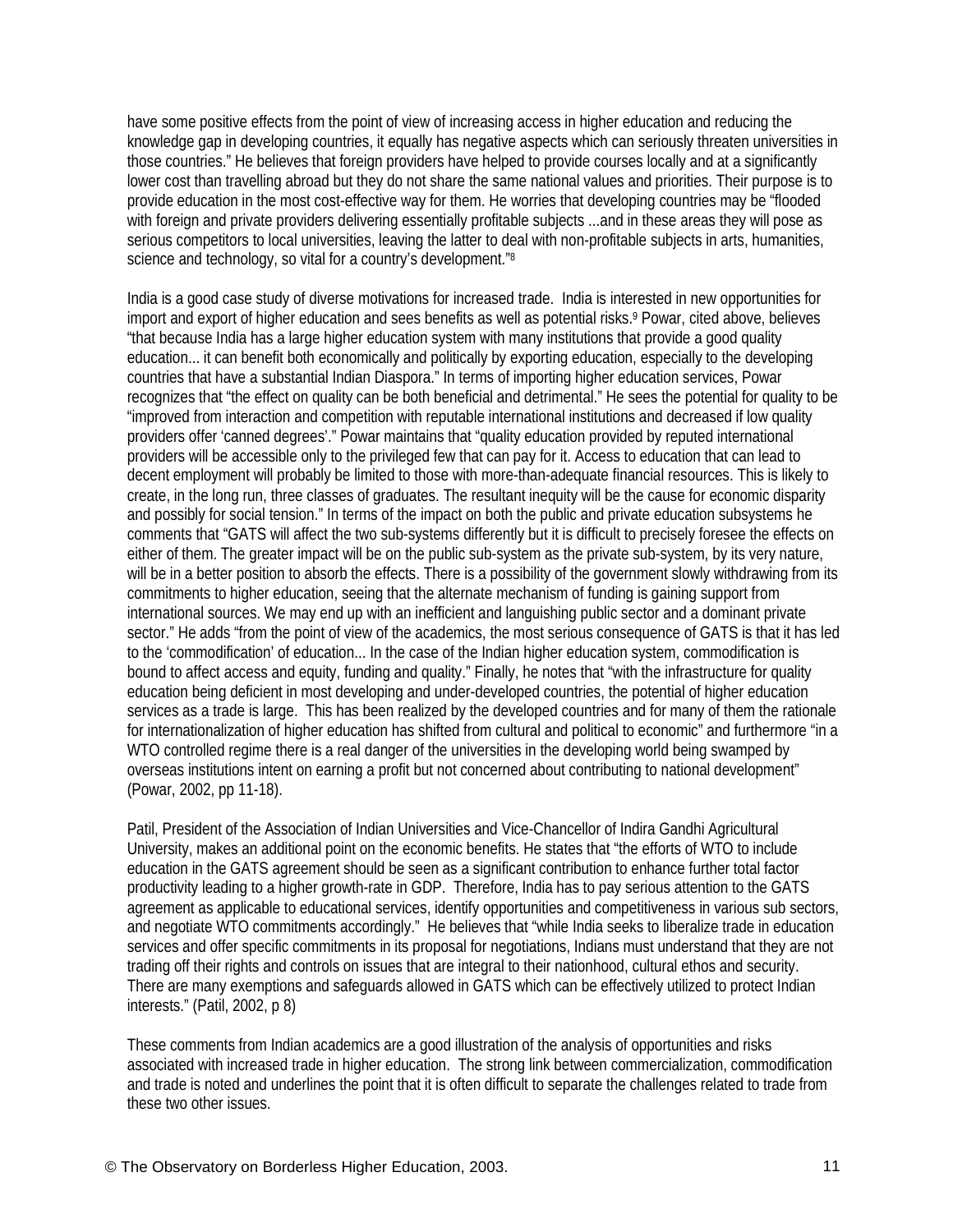The following section moves away from the requests/offers and rationales, and concentrates on policy issues and implications that new trade rules and the advent of increased trade liberalization may have for the higher education sector.

# **4 POLICY ISSUES**

In the past year, limited progress has been made in studying the implications of new trade policy and regulations on higher education. More attention has been focused on interpreting the rules and articles of the GATS agreement and speculating on the requests and offers made. Given that this is the second and more public round of GATS negotiations, it is understandable that more effort has been directed to studying the actual education requests and offers than to thinking about some of the larger policy issues. However, it is timely and important that more attention be devoted to examining the aspects of higher education policy which may be affected by or need to be developed because of the existence of trade agreements and new regulations.

**4.1 Role of Government.** In most, if not all countries of the world, the government plays a critical role in regulating, funding, and monitoring the provision of higher education. This applies where education is more or less publicly funded and also where there is a mixed public/private system. Will trade liberalization affect a mixed system differently than a public system, and how might the role of government change in particular cases? Inherent in these questions is the issue of just what services are covered or exempted from GATS. There is an implicit understanding that public services will be exempted, but close scrutiny of Article 1.3 raises several related questions and concerns.

Article 1.3 states that "those services supplied in the exercise of governmental authority" are "not in competition" with other service providers and operate on a "non-commercial basis" are exempted. So, if one takes the first condition, "supplied in the exercise of governmental authority", one would believe that education supported by government funding and regulation would not be covered by GATS. However, the two additional conditions raise concerns. What does "not in competition" mean? In a mixed public/private education system there is implicit and explicit competition and therefore one could interpret the article to mean that public institutions could therefore not be exempted. The second condition ensures that the services are provided on a "non-commercial basis". Again, one asks what does this mean and again there is no stated definition. Given that public institutions are increasingly dependent on non-governmental sources of income, including research contracts or fee-based training, the term 'non-commercial' may not apply to all public institutions. Secondly, if tuition fees are charged, is that a commercial transaction? Legal opinion (Gottlieb & Pearson, 2001) and the general consensus in the higher education sector is that there is so much 'wiggle room' in the definition that one should not count on government funded and mandated institutions being exempted from GATS rules unless a country stipulates this in their commitments.

The second point relates to GATS Article 6.4 that addresses domestic regulations and a country's ability to set qualifications, quality standards and licences. The articles read that "qualifications, requirements and procedures, technical standards and licensing are not more burdensome than necessary to ensure the quality of the service." The language is purposely vague and there are no definitions for terms such as "more burdensome than necessary" or for "quality of services". This leaves the higher education sector troubled about the potential impact of this statement on quality assurance and accreditation procedures. There is also concern about the implications of this article for the regulation of the professions given the increasing mobility of skilled and professional workers across borders. This is one of the articles which is "still under development". Direct questions to trade specialists do not yield any concrete answers other than "it is still being developed" and it is a wait and see situation. However, they state strongly that it is certainly not the intention of GATS to limit governments' role in the regulation of quality assurance of education or the professions. Clearly this article, part of which is often referred to as the 'necessity test', merits close monitoring by the education sector given that a country's ability to establish quality assurance and accreditation policy for domestic and foreign providers is central to the role of government.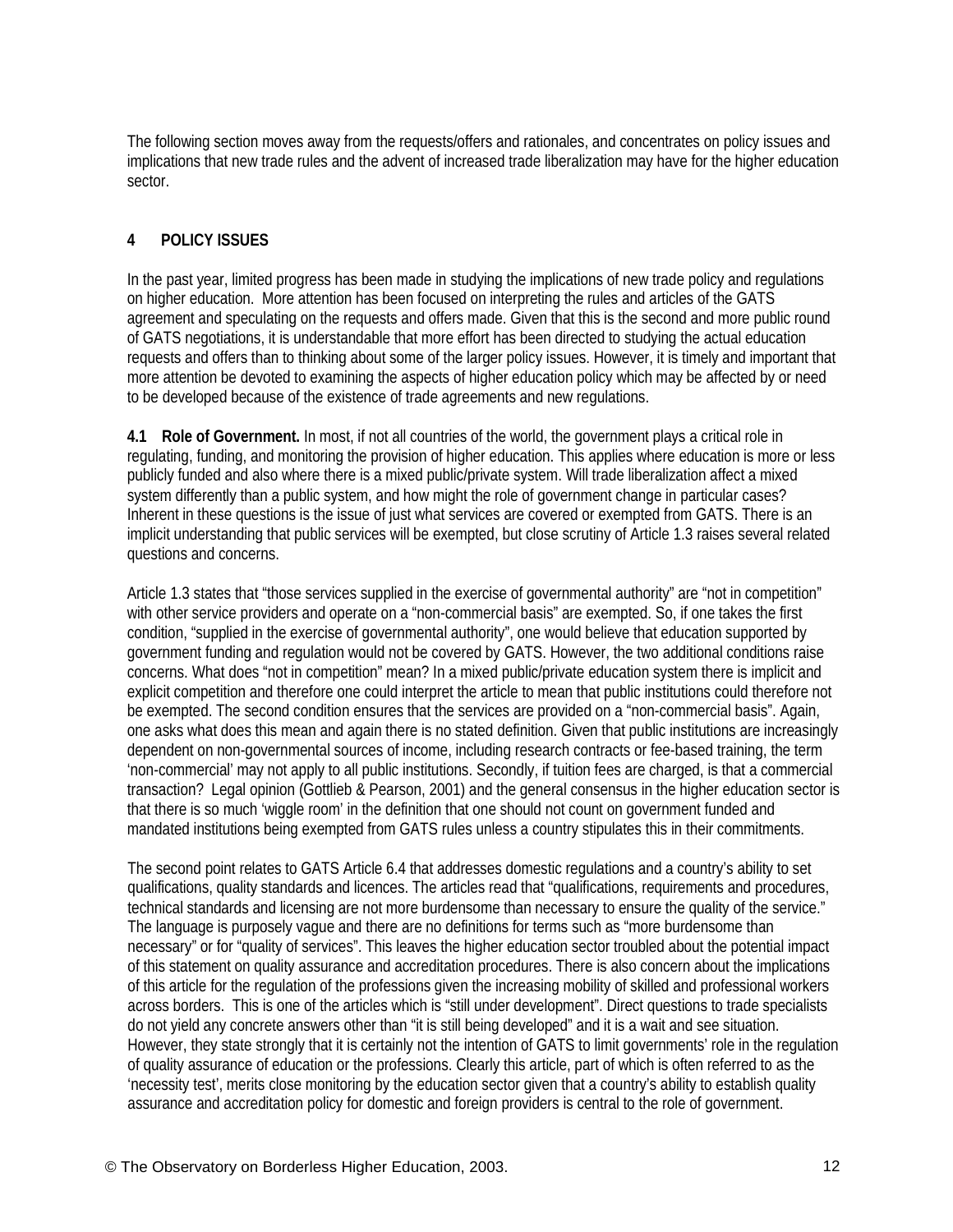Much discussion about the impact of globalization on governance has focussed on the 'push up' factor from national to international levels and the 'push down' factor from national to sub-regional to local, thereby leaving the scope of national governance in question and perhaps diminished. Trade analysts and WTO staff are quick to alleviate any concern that the role of national government will change in terms of policy objectives and regulation, but the 'jury is still out' on this issue until there is further clarification and development of Articles 1.3 and 6.4.

**4.2 Student Access.** Demographic changes, lifelong learning, and developing human resource needs created by the knowledge economy are increasing the unmet demand for post-secondary education and training worldwide. GATS supporters maintain that increased international trade will help countries satisfy this growing demand. Public and private higher education institutions also recognize this need and are increasingly involved in cross-border education through development projects, linkages and commercial ventures. Private commercial providers who are primarily concerned with teaching (meaning limited attention is given to research and service) are targeting niche markets. GATS supporters believe that increased student access to education and training is one of the strong rationales and articulated benefits linked to trade liberalization. GATS critics question the need for trade rules when much trade (and national regulation) is already underway. So while there is general agreement on the need for greater student access, questions of affordability and the impact of trade rules on providers and governments remain.

**4.3 Registration and Licensing of Foreign Providers.** Many educators believe that one of the negative consequences of market driven for-profit education is that the number of 'diploma mills', 'canned degrees' and 'accreditation mills' will increase. This worry applies to both domestic and cross-border provision and can potentially be exacerbated with increased trade. New types of commercial providers such as private education, media and information technology companies, and new forms of program delivery such as branch campuses, franchises and distance education, introduce new challenges for national regulation. Some countries have established new regulations for registering and licensing foreign/ private providers, but many have not, and some may not have the ability to implement policy. There is also apprehension that some of the requirements established for licensing will be perceived as potential barriers to trade and will therefore be targeted for liberalization during future rounds of GATS negotiations.

While these may still be 'what if' scenarios, it is important to discuss the role and capacity of national governments, especially from the developing world, to establish and monitor systems for registering new private international providers. It should be noted that the term 'private provider' is used because in most cases, public institutions are classified as private entities as soon as they cross the border and deliver in a foreign country. There are of course exceptions to this trend. Partly for tax reasons, some public institutions setting up branch campuses abroad are trying to get classified as non-governmental organizations or foundations instead of private commercial enterprises. All and all, the issue of regulating and licensing providers delivering education across borders needs further attention. Consideration of what national policies and frameworks are necessary and feasible in light of new trade regulations merits study by the education sector at both national and international levels. This is a complex and increasingly urgent issue to address.

**4.4 Accreditation and Quality Assurance.** If we thought the questions related to registration and licensing were complex, it becomes even more complicated when one looks at accreditation and quality assurance. The terms accreditation and quality assurance have different meaning and significance depending on the country, actor or stakeholder using the term. Terminology related to quality is a minefield and the cause of much debate and confusion at the international level. For the purposes of this paper, 'quality assurance' is used in a general sense and includes audit, evaluation, accreditation and other review processes and elements. This generic approach is not meant to diminish the differences in meaning and approach used by various countries. However, a macro interpretation of quality recognition and assurance of cross-border education is needed to attract the attention that this issue deserves.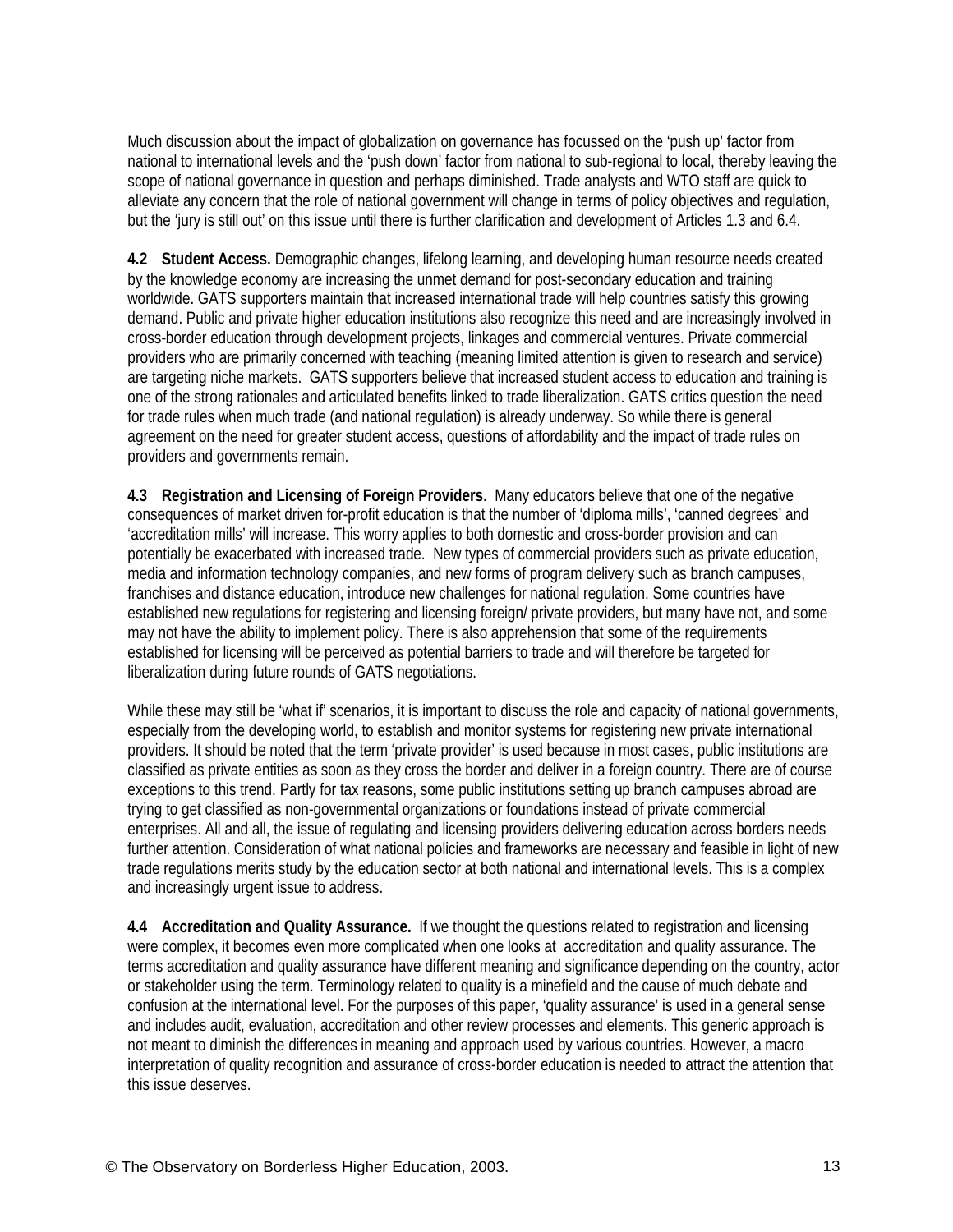Increased importance has been given to quality assurance at the institutional and national level in the past decade. Over that period, new quality assurance mechanisms and national organizations have been developed in over sixty countries.<sup>10</sup> Regional quality networks have also been established. Most effort has been targeted at quality assurance of domestic higher education provision by public and/ or private higher education institutions. However, the increase in cross-border education by such institutions and commercial providers has raised new challenges.

Generic international quality standards might be applied to education in this territory. ISO standards, or other industry-based mechanisms such as the Baldridge Awards, are examples of quality systems that might be applied or modelled for cross-border education. ISO 9001 is already popular among many private education providers, particularly in Asia. Of course, the education sector has mixed views on the appropriateness of quality standards being established for education by those outside the sector. There is also the matter of whether international standards or criteria for quality assurance might jeopardize the sovereignty of national systems, and whether such an approach would lead to unhealthy standardization. The issue is complex and there are many different actors and stakeholders involved. However, given the growth in the number and type of cross-border education providers, the prospect of increased trade and new trade rules, there is again a sense of urgency.

The credibility of higher education programs and qualifications is extremely important for students, employers, the public at large and the academic community itself. Thus the question of quality for all forms of cross-border education needs to taken very seriously. Of current interest and debate, is whether national level accreditation and quality assurance systems (where they exist) are able to attend to the complicating factors of education mobility across countries, cultures and jurisdictional systems. A fundamental question is whether countries have the capacity and political will to establish and monitor quality systems for both incoming and outgoing education programs given the diversity of providers and delivery methods. Should national quality/accreditation systems be complemented and augmented by regional or international frameworks? Is it advisable and feasible to develop mutual recognition systems between and among countries? Would an 'International Code of Good Practice' be appropriate or strong enough to monitor quality? These are key questions for the education sector to address and of course, in the exploration of these issues it is imperative that trade rules are given due consideration.

It is also important to acknowledge that there is a great deal of cross-border mobility of students, teachers and programs through non-commercial initiatives. Education activities that are part of development aid projects and international academic linkages and networks are good examples. Therefore, international trade of education services is not the only factor driving the urgency of addressing international quality recognition and assurance. However, it is the idea and prospect of using trade-based rules to govern the quality assurance and recognition of cross-border education that is troublesome to certain segments of the education sector. At this point, it must be clarified that GATS and other bilateral trade agreements do not claim to be establishing rules for quality assurance and recognition of education, but they are important catalysts for more urgent attention being given to these issues.

As the discussion moves forward it will be of strategic and substantive importance to recognize the roles and responsibilities of all the players involved in quality assurance, including individual institutions/providers, national quality assurance systems, non-government accreditation bodies, and regional/international organizations, all of which contribute to ensuring the quality of cross-border education. It will be important to work in a collaborative and complementary fashion to build a system that ensures the quality and integrity of cross-border education and maintains the confidence of society in higher education. It is timely that this question is currently being addressed by UNESCO through the Global Forum, OECD, several international/regional NGOs, and that different approaches to developing national, regional and international frameworks are being discussed (Van Damme, 2002).

**4.5 Recognition of qualifications.** The need to have mechanisms which recognize academic and professional qualifications gained through domestic or international delivery of education is another important consequence of increased cross-border activity. Even if the education program does not move, the student or the prospective employee can move and therefore credentials need to be recognized if further study or employment is desired.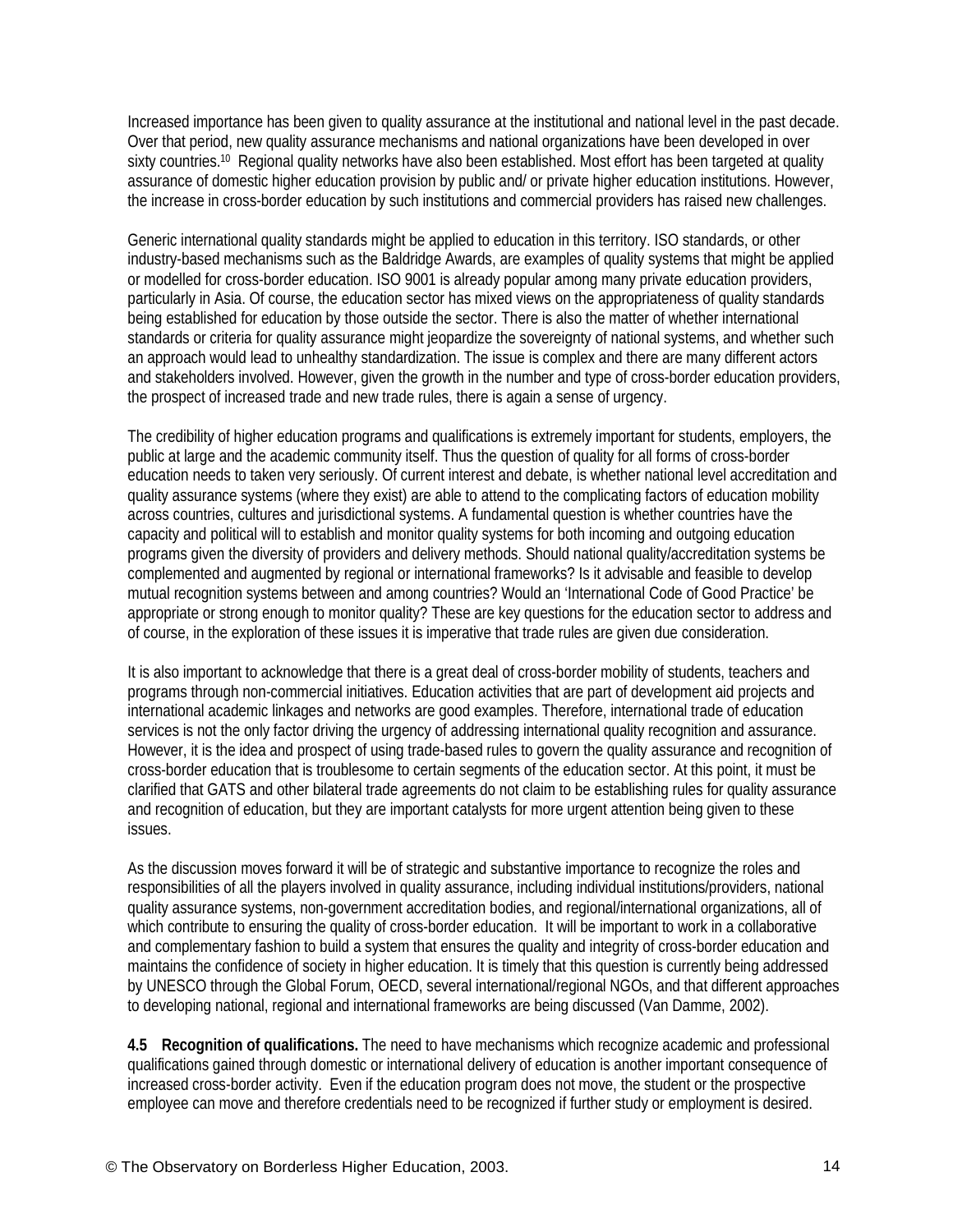Once again, this issue is relevant to all forms of cross-border education, not just commercial trade initiatives, but the existence of international/ bilateral trade agreements is pushing the education sector to give more priority to this issue.

UNESCO has long acknowledged the need for an international system to facilitate recognition of academic and professional qualifications. Regional UNESCO conventions on the 'Recognition of Qualifications' were established more than twenty-five years ago and have been ratified by over 100 Member States in Africa, Asia and the Pacific, the Arab States, Europe and Latin America. They are unique legally binding instruments dealing with cross-border mutual recognition of qualifications. There is limited general awareness of these instruments except for the European regional convention that was jointly updated in 1997 by UNESCO and the Council of Europe in the form of the Lisbon Convention. In 2001, the same two organizations established a 'Code of Good Practice for Transnational Education' which is now a recognized part of the Lisbon Convention. At the present time, there is discussion on how these UNESCO conventions can be used as instruments to complement trade agreements and assure students, employers and the public that there are systems in place to recognize academic and professional qualifications. Given the growth in academic mobility, the increased mobility of the labour force and the fact that GATS is encouraging greater professional mobility, there is a clear and urgent need to address this issue. Questions are also being raised whether these UNESCO conventions could also be used to help address the quality assurance and accreditation issues as well. This idea will be certain to stir up increased interest in the subject and hopefully give the issues the attention they deserve.

 **4.6 Funding.** A discernible trend in many developed and developing countries is that the growth in public funding of higher education is not keeping pace with the accelerated levels of private investment in the sector (Levy, 2003). This trend, plus the pervasive climate of stricter accountability for public support, is creating a more receptive environment for private and commercial providers of post-secondary education. As already noted, private provision of education in niche markets is increasing. These three factors are contributing to an expectation that there will be more private investment in education in the future. When forces for increased liberalization of trade are added to this scenario, there is an expectation that private and commercial providers will be very active in the international education markets. The Global Education Index, recently developed by the Observatory on Borderless Higher Education (Garrett, 2003), tracks the progress of 50 such companies in ten countries.[11 M](#page-29-0)any of the firms operate on an international scale.

The greatest fear among many education leaders is that while private investment in education rises, the public support will fall even more steeply. The role that trade plays in this scenario is that countries without the capacity or political will to invest in the physical and soft infrastructure for higher education will begin to rely more and more on foreign investors and providers. This will give trade rules a heavy influence on the terms and use of the private investment and thereby national policy for education. A review of the barriers to trade in education services show that measures relating to commercial presence/ foreign investment (mode 3) are being targeted for removal. Of course, a huge proviso in this scenario is that the private and commercial education providers will find it economically viable to deliver internationally, and if this not the case then new questions will arise.

**4.7 Internationalization of Academic Relations.** In the last section, emphasis was placed on private and commercial education providers with a strong orientation to for-profit delivery. There are many public and private non-profit institutions committed to an international dimension of education that goes beyond the delivery of education across national boundaries. Higher education institutions are actively expanding the international dimension of their research, teaching and service functions. This collaborative research and scholarly activity is a necessity given the increasing interdependency among nations to address global issues such as climate change, crime, terrorism and health. The international and intercultural aspects of the curriculum and the teaching/learning process are important contributions to the quality and relevance of higher education. One of the leading rationales at the institutional level for internationalization is the preparation of graduates to live and work in more culturally diverse communities at home and abroad (Knight, 1999). An important question is how an increased emphasis on international trade in education and new trade regulations will affect the nature and priority given to non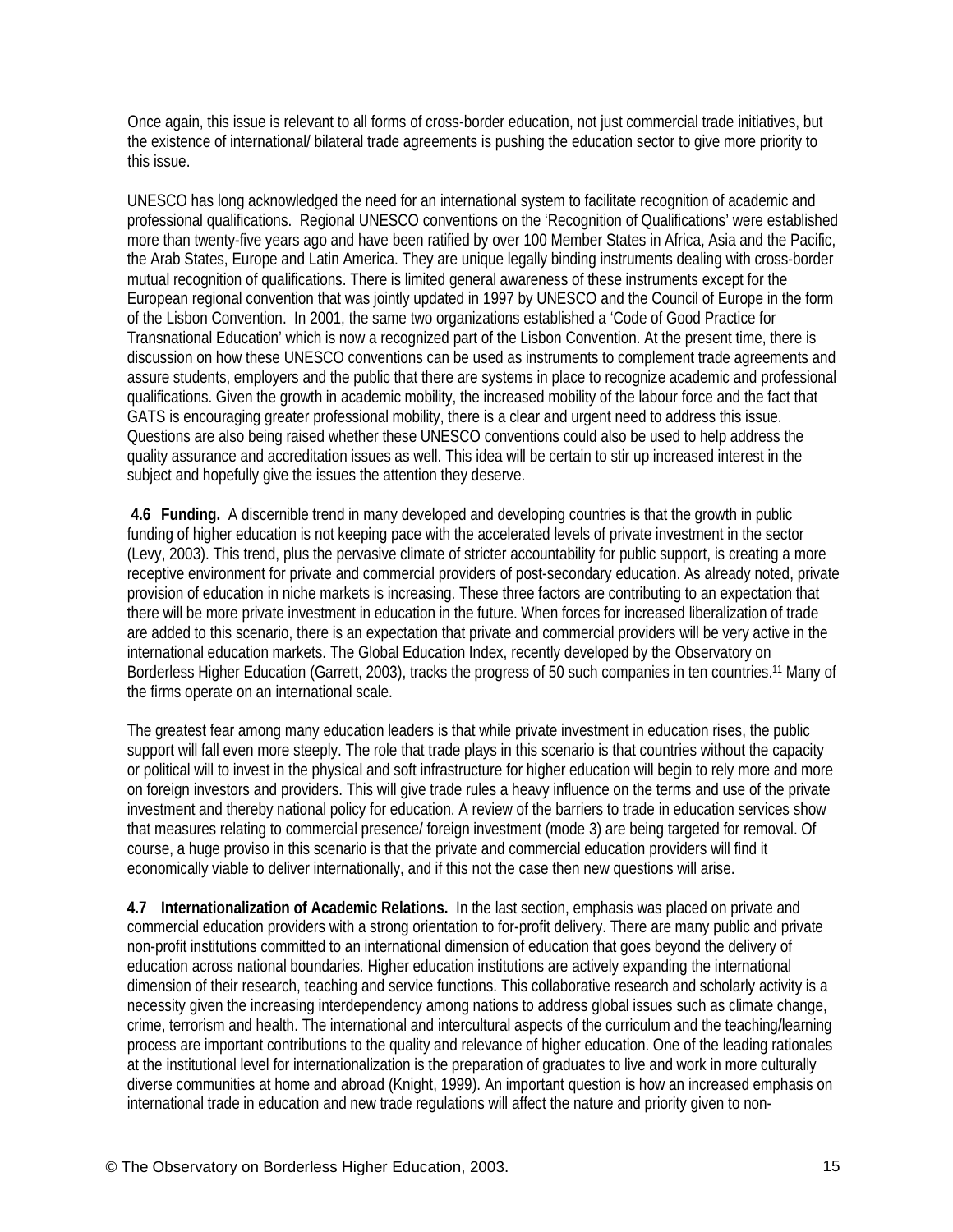commercial international education activities. Secondly, what are the consequences for higher education institutions in both developed and developing countries of the discernible shift from aid projects to trade relationships?

**4.8 Cultural Diversity and Acculturation.** The influence of trade and new trade regulations on the recognition and promotion of indigenous and diverse cultures is a subject that evokes strong positions and sentiments. One camp believes that new technology and movement of people, ideas and culture across borders presents fresh opportunities to promote one's culture and furthers chances for fusion and hybridization of culture. This position rests on the assumption that this flow of culture across borders is not new at all, it is just the accelerated speed which has changed. Others contend that these same forces are eroding national cultural identities and instead of forming new forms of cultures through hybridization, cultures are being homogenized (in most cases interpreted to mean westernized). Given that education has traditionally been seen as a vehicle of acculturation, these arguments are played out in terms of curriculum content and the teaching/learning process of exported/imported programs. Both perspectives have strengths but the real question is whether trade agreements will have an impact. This is still an unanswered question. Does the fact that commercial exports are often based on surplus capacity suggest that efforts are made, or are not made, to customize programs to local needs and to make programs culturally sensitive? This too merits further investigation before conclusions are drawn.

Will commercially traded education programs be any more or less culturally imperialistic or diversified than programs or curriculum which cross borders as part of development projects or academic exchange programs? Many would want to argue that for-profit private providers will not be willing to invest the time and resources to ensure that courses respect cultural traditions and include relevant local content. Given that private providers are market driven there may be a demand from the students and employers for what is perceived to be modern (read western) education. The question of the impact of commercial trade (as well as non-commercial cross-border delivery) of education on cultural diversity requires significant study.

**4.9 Higher Education Role and Values.** At the heart of the debate for many educators is what impact will increased trade and new trade policy have on the purpose, role and values of higher education. The discussion on GATS has, to date, focused more on the technical, legal, and economic aspects of the movement of students, programs and providers/institutions across borders. But, the growth in new commercial and private providers, the commodification of education, and the prospect of new trade policy frameworks are catalysts for stimulating serious reflection on the role and funding of public higher education institutions in society. The trinity of teaching/learning, research and service to society has traditionally guided the evolution of universities. Is the combination of these roles still valid or can they be disaggregated and rendered by different providers? Values that have traditionally underpinned public education, such as academic freedom and institutional autonomy, are under scrutiny in many countries. Is education still considered to be a public good<sup>12</sup> in the sense of contributing to the development of society or is it now perceived as more of a private good for consumption by individuals? Some believe that these traditional values are even more relevant and important in today's environment, others argue for a shift away from these traditional values in light of globalization. And still others argue that if higher education is to fulfil its role as a 'public good' then it will need to move away from its traditional public funding sources in favour of more market-based approaches. Once again, the new emphasis on trade and the introduction of trade rules, demand a rigorous review of the values of higher education. Perhaps the issues of trade and the commercialization of higher education will eventually be critical elements that define and contrast national approaches to the role and purpose of higher education.

**4.10 Trade Creep.** The term trade creep refers to the quietly pervasive introduction of trade concepts, language and policy into the education sector. The nuance behind trade creep is an unconscious adoption of trade jargon and its underlying values. In some countries there is a deliberate positioning of education as an export industry, accompanied by considerable investment of resources. One would not characterize this approach as trade creep but as trade choice. For other countries and education actors there is a less visible and perhaps unwitting tendency to frame education in trade terms. Language is often the first sign of a shift and this is evident in trade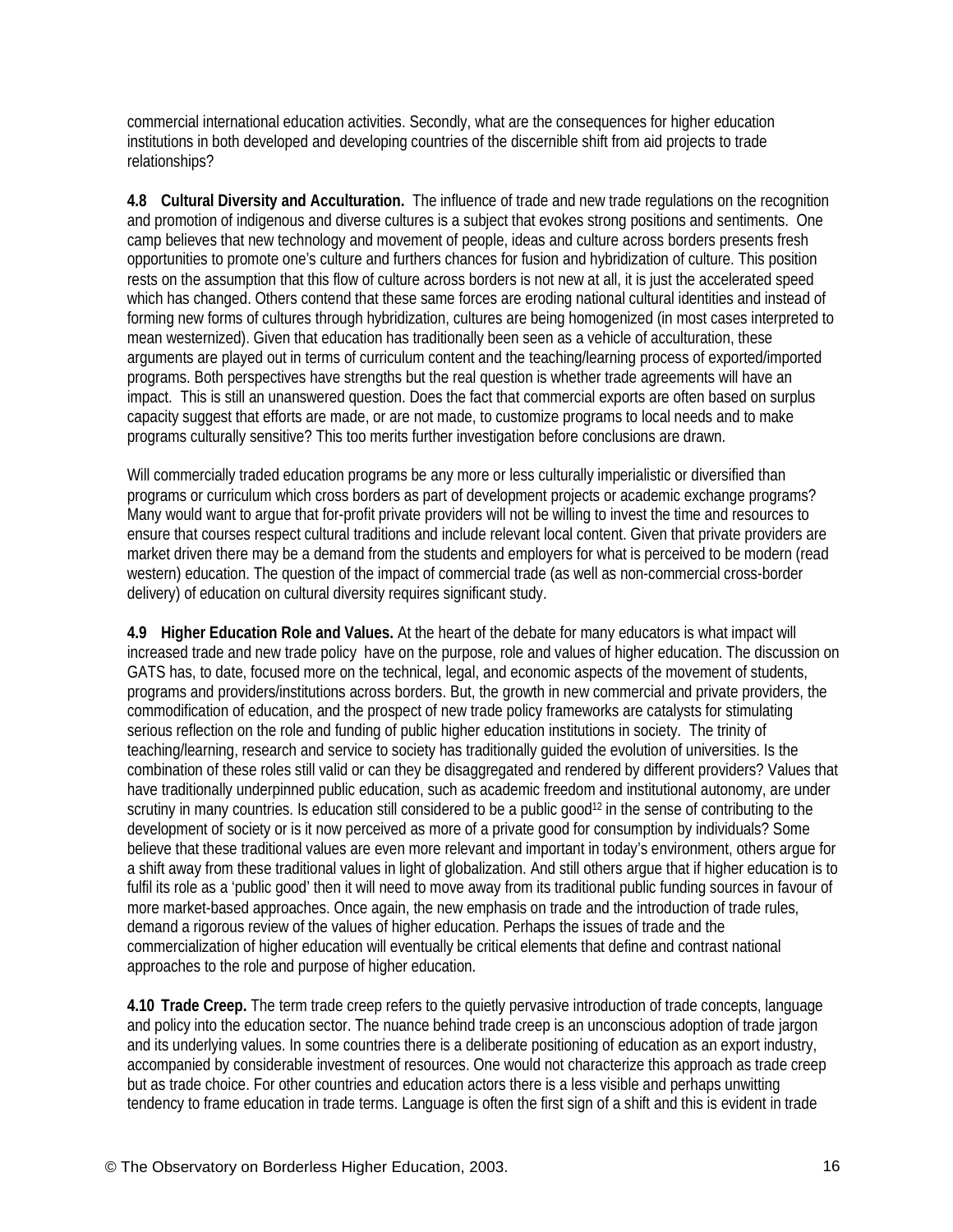creep. For many years, the education sector referred to incoming and outgoing students or programs. Now we talk about the import and export of education services. The education sector has become the education industry in some countries. The student or learner is the consumer. Students travelling abroad to study is now referred to as mode two or 'consumption abroad'. Reference to the four modes of trade is being used to describe internationalization in general and cross-border education in particular. The next section focuses on this last point and aims to acknowledge the existence and importance of trade in education services but suggests that it needs to be understood and placed in the larger context of international academic mobility and cross-border education.

# **5 TRADE AS A SUBSET OF CROSS BORDER EDUCATION ACTIVITIES**

The first task is to clarify the meaning of the terms central to the discussion. As outlined in the introduction, the phrase ' trade in education services' and the four mode classification system- cross-border trade, consumption abroad, commercial presence, movement of natural persons- have been especially developed by trade experts to categorize trade in services. The education sector also has its own lexicon of terms to describe education programs and services delivered internationally. These terms include transnational, offshore, cross-border, borderless and the more generic term internationalization. The use of these terms across sectors is inevitable and misunderstanding about their meanings is predictable. The purpose of this section is to provide some clarity on what terms are used by the trade and education sectors and to ensure that 'cross-border education' as interpreted by educators is much broader than 'cross border supply' as used in the trade sector.

**5.1 Trade talk- education speak.** First the education sector. In the past decade, the interest and growth in international academic mobility has exploded. It involves students, teachers, institution/provider, program and/or curriculum moving across a border. This increased mobility is reflected in the introduction of new terminology to describe or characterize these phenomena. Transnational education is a term used by UNESCO and the Council of Europe in their 'Code of Practice on Transnational Education'. The term is used to mean all types of higher education study where the learners are located in a country different from the one where the awarding institution is based (UNESCO/ Council of Europe, 2001).

The term 'borderless education' first appeared in an Australian report by Cunningham et al (1998). Basically the term refers to the blurring of conceptual, disciplinary and geographic borders traditionally inherent to higher education (CVCP, 2000). It is interesting to juxtapose the terms borderless education and cross-border education. The former acknowledges the disappearance of borders while the latter term emphasizes the existence of borders. Both approaches reflect the reality of today. In this period of unprecedented growth in distance and e-learning, geographic borders seem to be of little consequence. Yet, on the other hand, we can detect a growing importance of borders when the focus turns to regulatory responsibility, especially related to quality assurance, funding and accreditation. Off-shore education is a term used to denote education delivered abroad, but its use is arguably decreasing due to the more recent introduction and popularity of the term cross-border. Cross-border seems to be emerging as the more widely used phrase and refers to the movement of education across a jurisdictional or national border.

The trade sector when referring to GATS uses the term services in order to differentiate from products which are covered by GATT (General Agreement on Trade and Tariffs). In terms of education services, GATS covers primary, secondary, higher and adult education and training programs as well as various 'other' education services such as language testing. Within GATS, the services are supplied through four modes. In short, Mode 1 deals with the service moving, Mode 2 deals with the consumer moving, Mode 3 deals with the provider and investment moving and Mode 4 deals with the human resources or human capital moving. It must be said that it is quite an accomplishment to have a generic framework applicable to the supply of commercial services for the 12 major service sectors and 160 subsectors included in GATS. But this framework does not capture or reflect the full range of international cross-border education activity. As more attention is given to the analysis of major actors, stakeholders, rationales, benefits and delivery of cross-border education activity, and as one examines the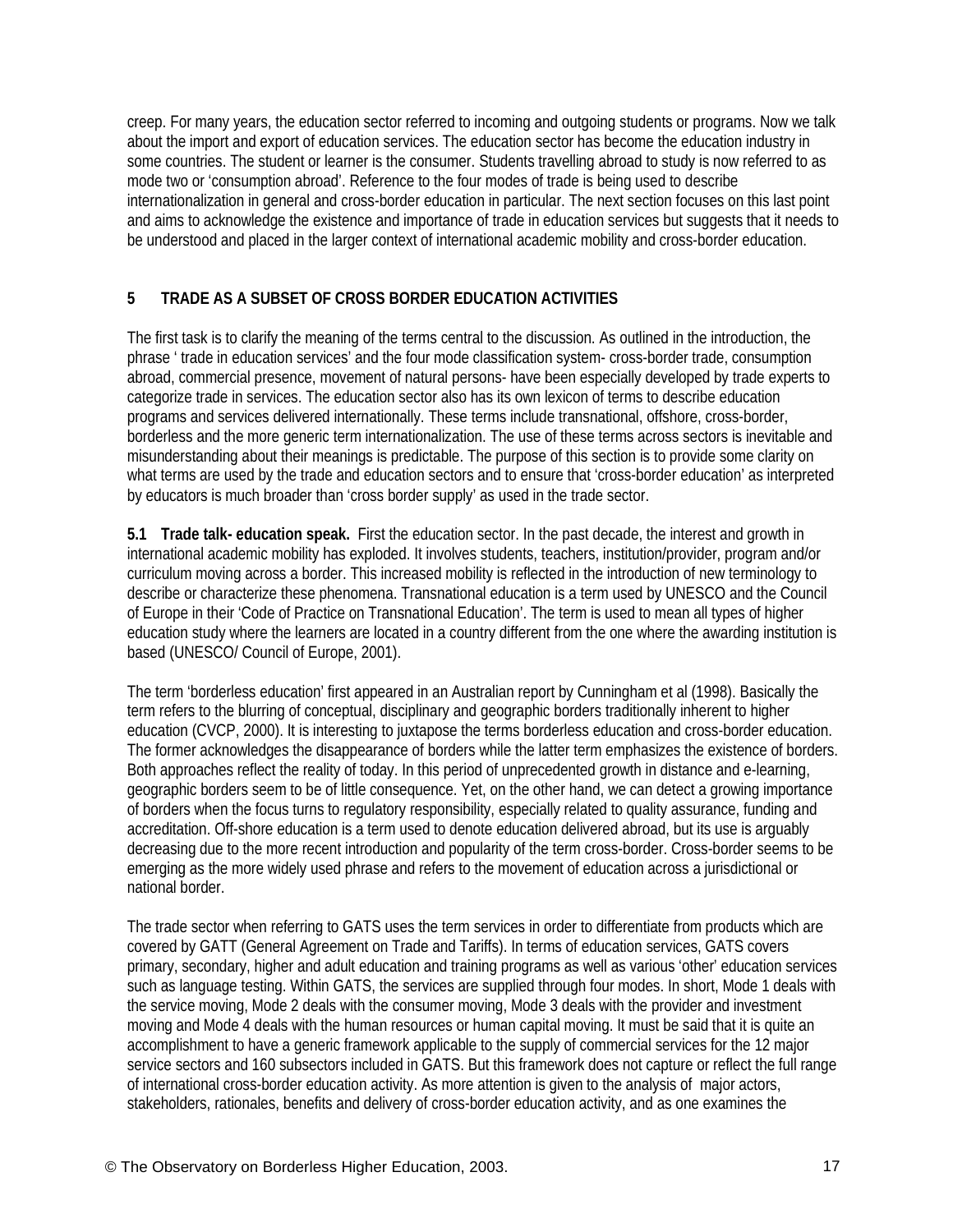implications for quality assurance, credential recognition, accreditation, funding and access, it is important that these matters are addressed in terms of the larger picture of cross-border education, not just the four trade modes.

**5**.**2 An Education Framework for cross-border education.** The growth and changes in cross-border education are staggering<sup>13</sup>. There are now new types of providers, new methods of delivery, new learners, new partnerships, new financial arrangements, new types of awards, new policies and new regulatory frameworks. All this presents new challenges for how cross-border education is conceptualized (and regulated). Using a trade framework to categorize cross-border activity is one approach, but given these new developments, it is argued that a trade framework is too limited. Cross-border education occurs for a variety of reasons and under a diversity of arrangements- for example, through academic linkages and exchange programs, through development/aid projects and through commercial trade. The GATS trade mode framework only covers commercial trade. Therefore it is proposed that the education sector begin to develop its own classification system to categorize cross-border education in a manner which includes all types of activities not just commercial ventures.

Table 3 presents four education categories for cross-border education based on two elements- what moves (people, providers, programs and projects) and where the qualification is awarded - not on whether the initiative is public, private or commercially oriented.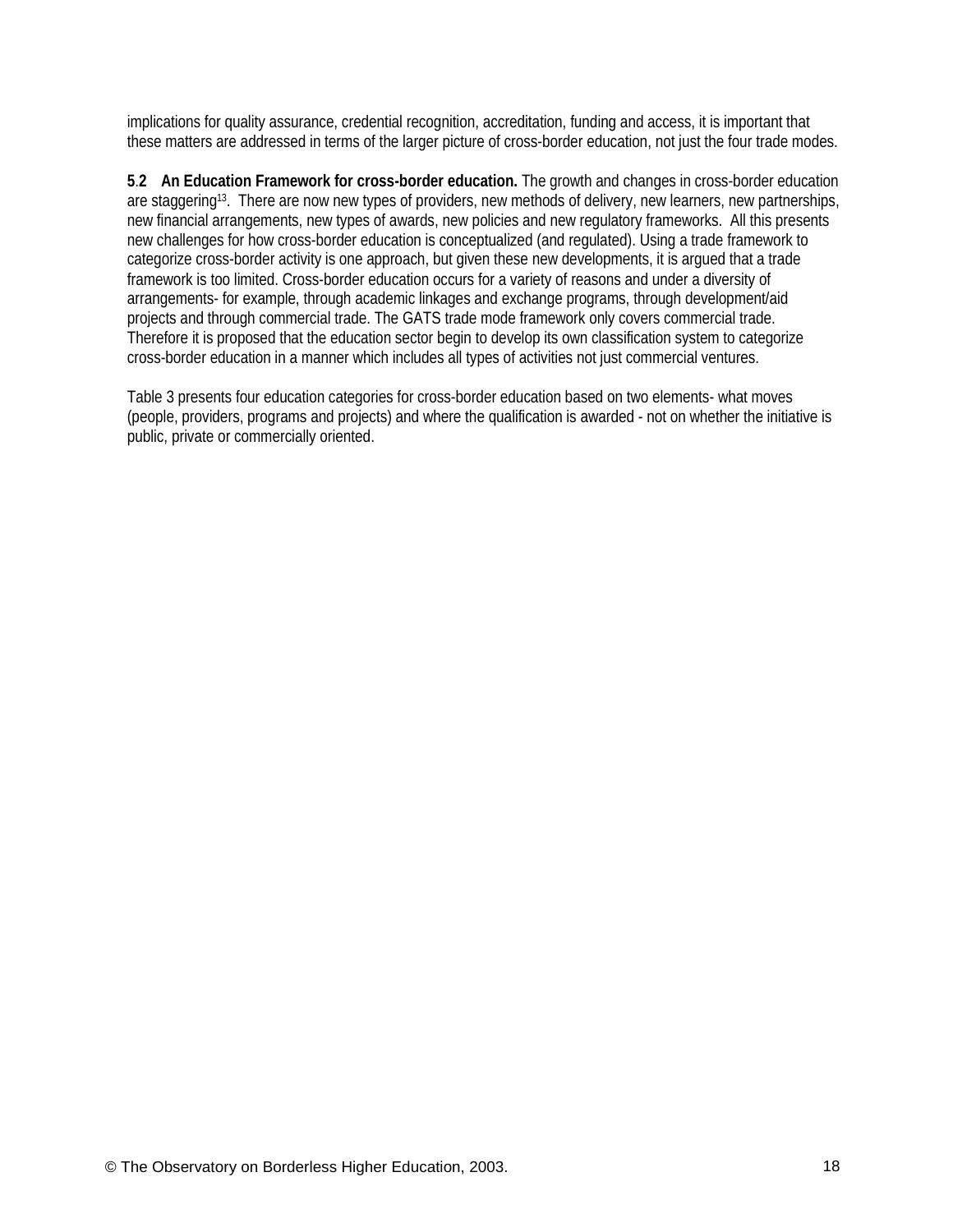| Category/Model                                                 | <b>Description</b>                                                                                                                                                                             | <b>Arrangements</b>                                                                                                                                               | <b>Notes</b>                                                                                               |
|----------------------------------------------------------------|------------------------------------------------------------------------------------------------------------------------------------------------------------------------------------------------|-------------------------------------------------------------------------------------------------------------------------------------------------------------------|------------------------------------------------------------------------------------------------------------|
| 1. People                                                      |                                                                                                                                                                                                |                                                                                                                                                                   |                                                                                                            |
| Students/Learners<br><b>Trainees</b>                           | -full academic program<br>-semester or year abroad<br>-internship program<br>-research/field work                                                                                              | -exchange agreements<br>-scholarship/bursaries<br>-govt/public/private<br>sponsored<br>-self-funded                                                               | -involves credit-based<br>educational<br>activities and<br>programs                                        |
| Students/Learners<br><b>Trainees</b>                           | -full academic program<br>-semester or year abroad<br>-internship program<br>-research/field work                                                                                              | -exchange agreements<br>-scholarship/bursaries<br>-govt/public/private<br>sponsored<br>-self-funded                                                               | -involves credit-based<br>educational<br>activities and<br>programs                                        |
| Professors<br>Instructors<br><b>Scholars</b><br><b>Experts</b> | -teaching and/or research<br>purposes<br>-technical assistance/ consulting<br>-sabbaticals/professional<br>development                                                                         | -self or institution<br>funded<br>-govt/public/private<br>sponsored<br>-contract/fee for service                                                                  |                                                                                                            |
| 2. Providers                                                   |                                                                                                                                                                                                |                                                                                                                                                                   |                                                                                                            |
| Institutions, providers,<br>organizations,<br>companies        | -foreign provider has academic<br>responsibility for programs<br>-foreign award granted<br>-provider secures physical or<br>virtual presence in receiving<br>country                           | -academic/financial<br>partner/s in receiving<br>country possible but<br>not required.<br>-includes private, public,<br>commercial & non-<br>commercial providers | -branch campuses<br>-franchises<br>-stand alone foreign<br>providers<br>-some twinning<br>arrangements     |
| 3. Programs                                                    |                                                                                                                                                                                                |                                                                                                                                                                   |                                                                                                            |
| Credit/ award based<br>academic partnership<br>programs        | -involves domestic qualification<br>awarded by receiving country<br>or double/joint award<br>-courses and programs move, not<br>the student                                                    | -based on academic<br>linkages between<br>sending and<br>receiving institutions<br>-can be commercial or<br>non-commercial                                        | -primarily involves<br>institutional<br>linkages<br>-some twinning and<br>franchise<br>arrangements.       |
| 4. Projects & Services                                         |                                                                                                                                                                                                |                                                                                                                                                                   |                                                                                                            |
| Wide range of education<br>related projects and<br>services    | -no award based program<br>involved.<br>-examples of projects include:<br>research; curriculum design;<br>professional development;<br>capacity building, technical<br>assistance and services | -includes development/<br>aid projects,<br>partnership programs<br>and commercial<br>contracts                                                                    | -involves all types of<br>HEI institutions,<br>providers and<br>educational<br>organizations/<br>companies |

# **Table 3: Education Framework for Cross-border Education**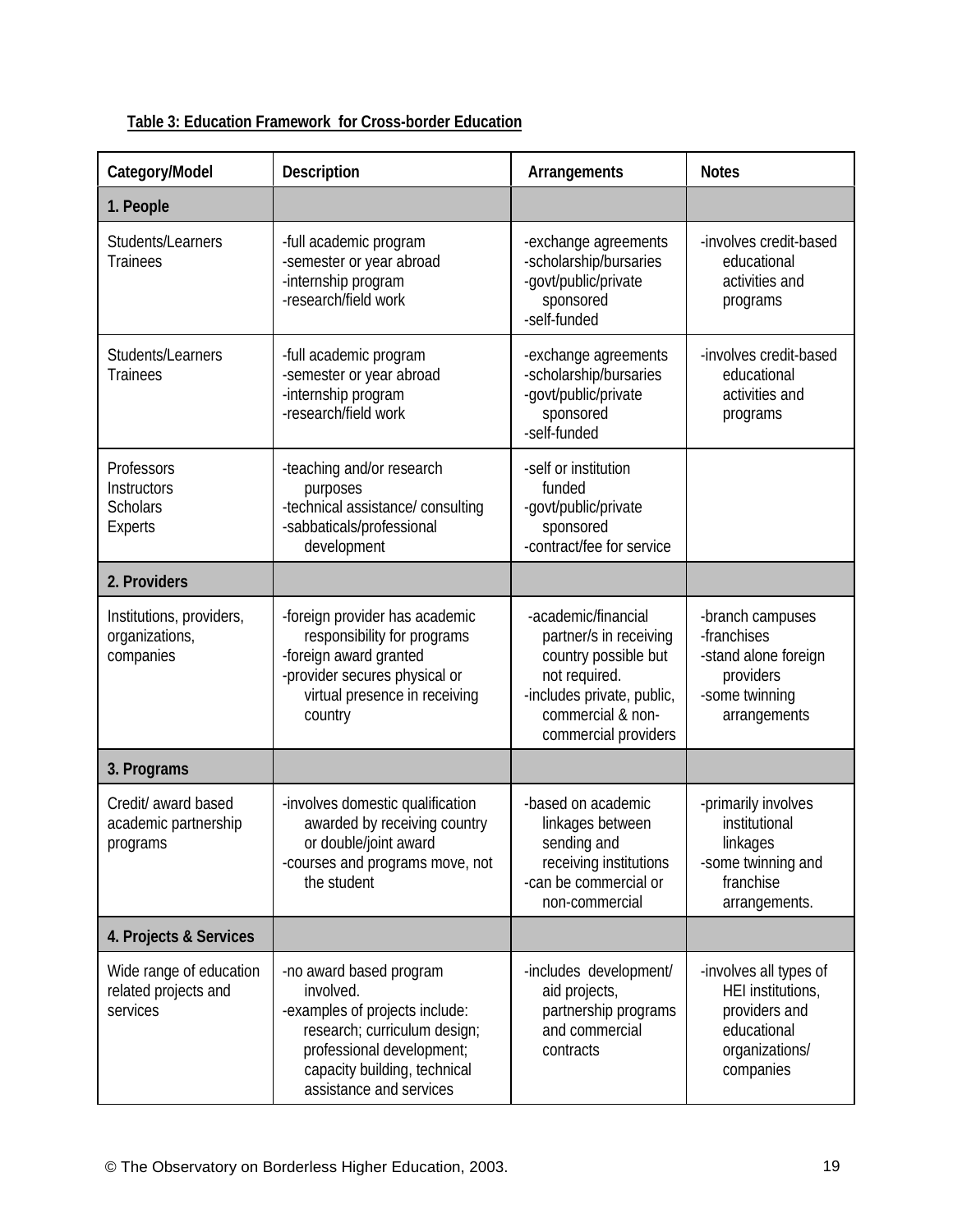This framework is a 'work in progress' (Knight 2003b). It is purposely generic in order to be relevant to many different countries, jurisdictions, cultures and education systems and to include the diversity of cross-border activities and providers. The categories will have to be porous as not all new developments fit neatly into four conceptual groups. Ideally the framework will be used as an alternative to the trade modes and will help the education sector to 1) analyze policy implications for issues such as quality assurance, funding, equity of access, accreditation, recognition of credentials at the national and international levels; 2) study the relationship of crossborder education with trade agreements and trade policy; 3) examine the different and common trends and issues within and among categories; 4) determine the major actors and stakeholders and level of provision within each category; and 5) help to ensure that the international dimension of post-secondary education, specifically crossborder, is not conceptualized only as a commercial activity.

# **6 UPDATE ON STAKEHOLDER INTERESTS AND ACTIONS**

There is no doubt that certain education stakeholder groups are clearly and loudly expressing their views about potential risks associated with GATS and further trade in higher education services. There seems to be more debate within countries than between countries. Larsen and Vincent-Lancrin (2002) note that at the 'Washington Forum on Trade in Educational Services', the debate was less about conflicting country positions than about conflicting professional groups, each with their own culture and interests. Furthermore, there is little discussion as to whether the anticipated economic and supply benefits to education are reasonable and probable. One reason for this is the lack of hard data on forecasted growth in each of the four supply modes and in-country impact. The movement of students to study in other countries (Mode 2- Consumption abroad) is the only mode where there is good information available (OECD, 2002).

**6.1 Examples of Involved Stakeholder Groups.** During the last year, there has been a surge in the attention given to the impact of GATS and trade policy on post-secondary education. Intergovernmental bodies such as UNESCO, OECD, and the World Bank have given prominence to the issue. International and regional nongovernmental organizations such as Education International, International Association of Universities, Association of Commonwealth Universities and European Universities Association are taking concrete steps to inform the education community and engage their members. At the national level, associations of universities, student groups and university teacher organizations have been active in expressing their opinions to their respective governments. In fact, it is probably the teachers' unions around the world that have been most engaged in speaking out about the potential impact of trade and the commercialization of education. There are also, of course, democracy, civil society and development groups who have very vocal about their concerns regarding the impact of GATS on public services, including education. On the supportive side, the International Chamber of Commerce, the European Services Forum, and the Coalition of Service Industries in the United States are examples of three powerful and active organizations promoting increased trade liberalization of services; but these organizations have shown limited, if any, interest in the education sector.

It is both informative and revealing to see the variety of declarations, meetings, newsgroups, and campaigns mobilized around the issue of GATS and education. To maintain a balanced approach in this paper, substantial efforts were made to locate education groups actively campaigning in favour of increased trade in education. This search only identified the US based National Committee for International Trade in Education (NCITE) and an organization in New Zealand called Education Forum which is linked to the New Zealand Business Round Table. This does not necessarily mean other groups do not exist. It may mean that they are not as visible to the public or to the education community.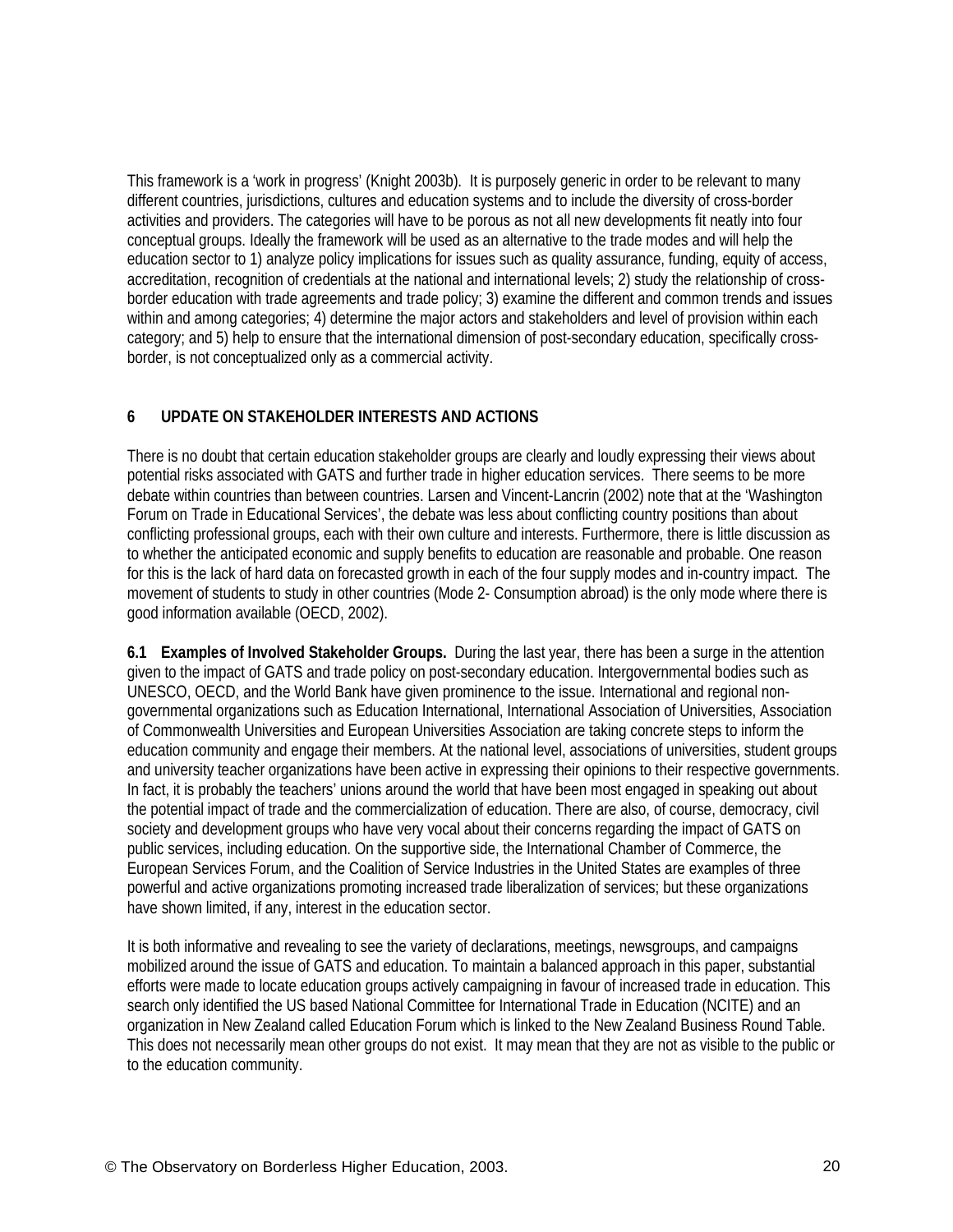To illustrate the diversity of groups and actions engaged with the issue of GATS and higher education, a sample of declarations, meetings and organizations are listed in Appendix A. This is not a comprehensive list, it is for illustrative purposes only. Unfortunately the list is very oriented to Europe and North America, and does not include sufficient examples from Africa, Asia and Latin America.

**6.2 Issues being discussed by stakeholders.** It is important to recognize the range of issues different stakeholder groups are raising. Those aspects which relate to the technical and legal issues of GATS are not included in the list below as they have already been addressed in the previous paper (Knight, 2002) and by different authors (e.g. Sauvé, 2002 and Education International, 2000). Prominent issues and arguments include:

- Of common concern is the fear that public domestic provision of higher education may be undermined by foreign competition and national education policy objectives may be at risk.
- It is believed that trade, coupled with commercialization and commodification of higher education, will put more importance on economic benefits than on the academic, social, scientific and cultural contributions of higher education to society.
- It is suggested that increased trade by for-profit providers using new delivery methods may jeopardize consumer confidence and public trust in the quality of higher education. It is also important to be alert to public opinion and confidence in public/private higher education institutions who are active in trade of education services.
- Higher education is seen to be different from other service sectors due to the public mandate and the role of government.
- Even though in some countries the demand for higher education surpasses the capacity of the domestic system, the introduction of foreign commercial providers and public/private institutions requires close monitoring in terms of equitable access for students.
- Many of the barriers identified for Mode 2 (study abroad) and Mode 4 (movement of people) do not fall within the GATS framework. These include aspects such as visas, work permits, immigration status as well as those barriers put into place by a country wanting to prevent consumption abroad. It is Mode 3 (commercial presence) that merits the closest scrutiny. It is pointed out that what may be seen as barriers by exporting countries are in fact, fundamental aspects of the regulatory system in the importing country.
- The impact of trade in education services on institutional autonomy, academic freedom, brain drain and academic employment requires further investigation.
- One of the most critical implications is the impact of increased trade on the quality of higher education provision and the recognition of qualifications and accreditation. Quality standards and mutual recognition issues should be addressed by the education sector, and outside the purview of trade agreements.
- There is significant concern that increased trade in education will characterize and promote higher education as a 'private good' rather than a 'public good'.

## **6.3 What is not being addressed by stakeholders?**

It is equally interesting to note which actors/stakeholders are not involved and what issues have not been addressed.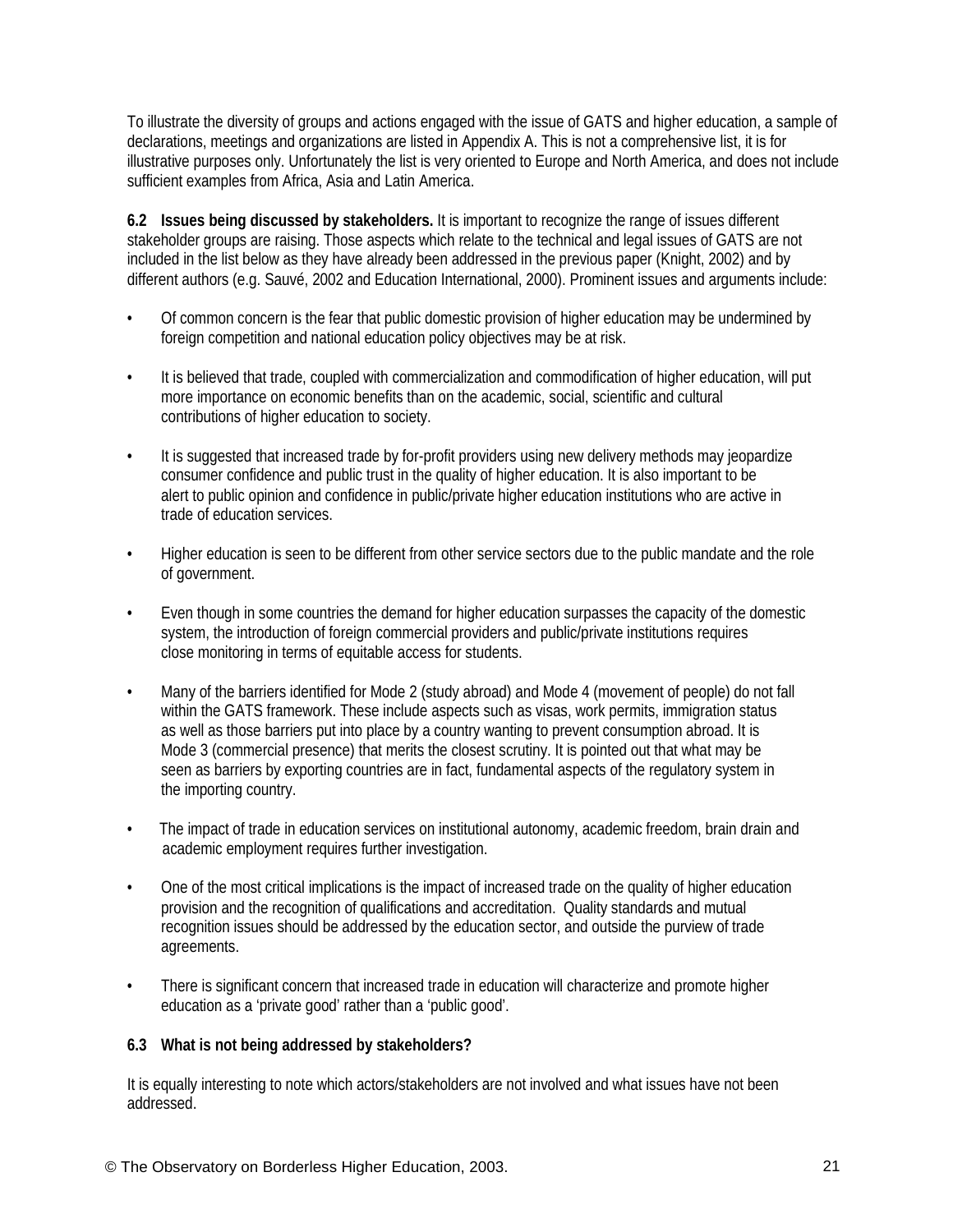- There has been very little discussion on the benefits of increased trade in education. Most of the concern is on the respective roles of the government and the market in the regulation of higher education. It would be useful to have further analysis on the contributions of more liberalized trade in higher education to the international demand post-secondary education.
- The primary and secondary education sectors have been almost silent on the implications of GATS. There seems to be an implicit understanding or assumption that public compulsory education will not be covered by GATS. This may or may not be the case. Time will tell, especially for those countries that have liberalized access to compulsory education.
- It is the university sector within the post-secondary education category that has been most involved in discussing GATS. The professional, technical and vocational providers have not been very vocal. It would be useful to have more information and discussion with the non-university sector.
- The impact of trade rules on the regulations of the professions needs further attention, especially in relation to domestic regulation and the 'necessity test'.
- To date there has been little discussion of issues related to the 'other services' category. Increased trade in education services such as language testing or quality assessment and evaluation services may have implications for higher education. The category of adult education has also not been fully addressed even though commitments have been made in this category.
- TRIPS is another WTO agreement. TRIPS stands for 'Trade Related Aspects of Intellectual Property Rights'. Of particular interest to the higher education community are issues related to whether intellectual property rights will encourage or inhibit innovation and research, who owns copyright of materials used in e-education, and protection of indigenous knowledge.
- The focus thus far has been almost entirely on the teaching side of education and has not addressed implications for research. Research is an integral part of the university role and further investigation is needed into the potential impact on applied research and especially privately contracted or funded research. Do public education institutions that undertake research and development activities have unfair advantage over private organizations who do not usually receive public support for their activities? Could public subsidies be construed as a barrier to fair trade or under the national treatment condition be applicable to private providers?
- Attention needs to be given to potential public backlash to the efforts of public higher education institutions efforts to recruit large numbers of international students (even if they are paying differential fees) and invest public funds in overseas commercial ventures that may or may not be profitable.
- Commercial trade is only one aspect of cross-border education. Analysis of the implications of new trade rules and increased trade on non-commercial cross-border education is required.

Individually, the issues outlined above merit further investigation and rigorous analysis. Collectively, they demonstrate the breadth of interest and concern. They also point to the need for further consultation within the higher education sector, with other service sectors, and certainly with trade officials.

**6.4 Ongoing Questions.** At this stage of exploring the implications of GATS on the provision of higher education, there are still many more questions than answers. The questions, not all of which are new but most of which are still not answered, deal with a broad range of issues: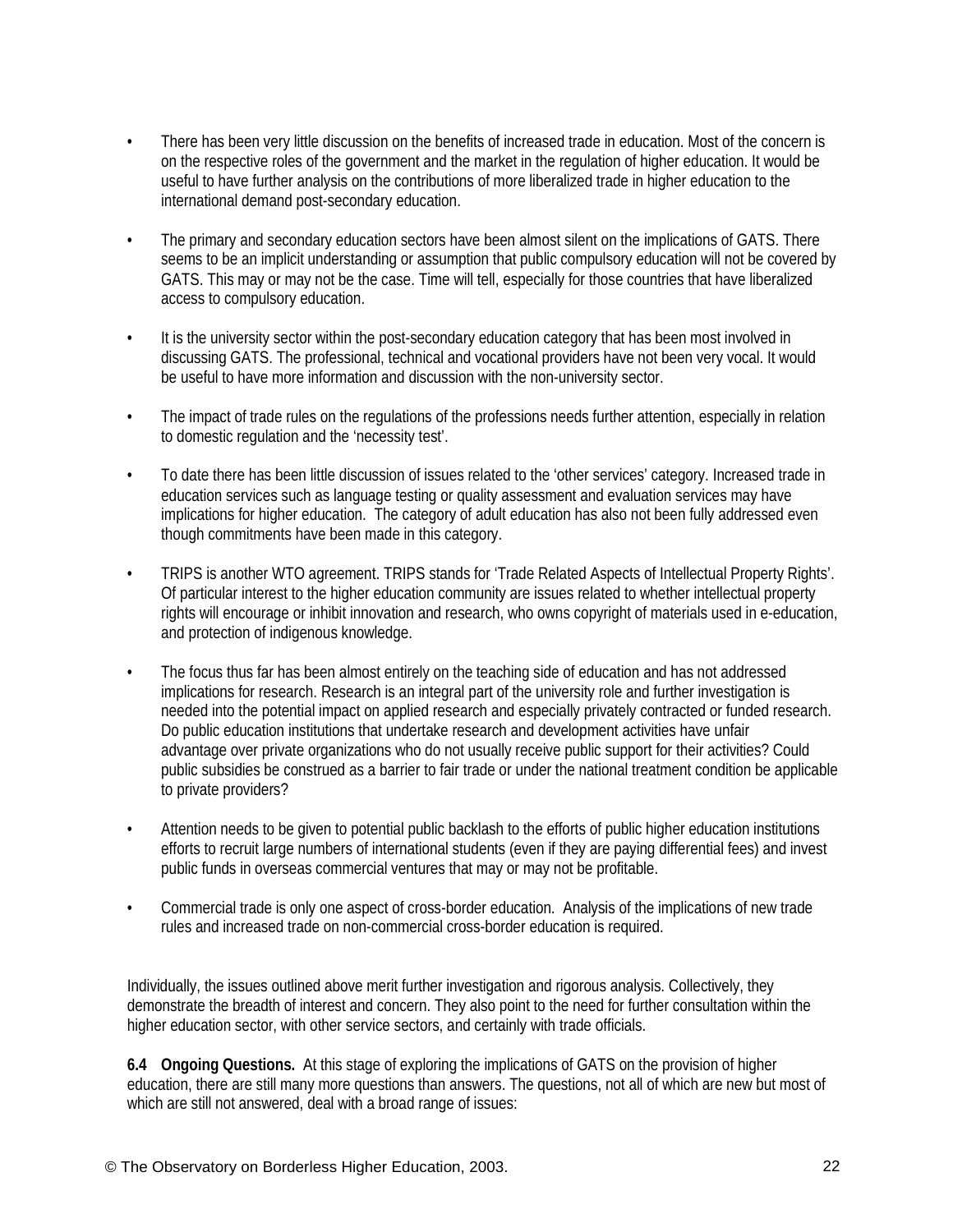- Technical issues related to the continuing development of specific articles/rules in the GATS agreementssubsidies, domestic regulation, dispute resolution.
- Clarification issues regarding the implications of which services are covered by GATS and how to distinguish between commercial and non-commercial cross-border education.
- Policy issues related to fundamental aspects of higher education- access, funding, quality, both for domestic and cross-border delivery.
- Philosophical issues dealing with the core values of higher education (domestic and international provision) and its role and purpose in society.
- Negotiation issues related to the current requests and offers and identified barriers.
- Market issues as to actual size of trade forecasted growth and where it will occur.
- Data collection issues so that reliable information exists on the size and scope of commercial trade in education by all types of institutions, providers, companies.
- Education stakeholder issues related to increased awareness, understanding and action.
- Consultation issues within and among the education community, government and trade actors and sectors.

# **7 CONCLUDING COMMENTS**

As has been repeated many times, GATS is a new, untested and evolving agreement. The interpretations of existing articles and obligations can change and new disciplines can be developed. There continues to be more questions than answers. To date, there have been fewer commitments to trade in education than expected. This means that there is time for the higher education sector to become better informed about how best to move forward to maximize the benefits and minimize the risks of commercial trade. Working in a trade policy environment is relatively new territory for the education sector. It will take further work and analysis for the various education sectors to be confident and credible actors in shaping and reacting to new trade policy developments. However, the education sector as a whole has considerable experience in other policy arenas- immigration, foreign relations, culture, science and technology to name a few. It will require that the higher education community at the national level be vigilant in monitoring new developments and work collaboratively with government and nongovernment representatives from education, trade, industry and commerce and foreign affairs.

While it is true that both the benefits and risks of increased international trade in education will be felt most keenly at the national level, it also important that the wider international higher education community continues to work together on these issues so that 1) educators' views and expertise come to bear on developments in trade in education services; 2) the higher education sector continues to work towards national/regional and international education frameworks that addresses the quality assurance, accreditation and recognition of qualifications for cross-border education; 3) further work is done on investigating the implications of trade agreements on scholarly pursuits, research and intellectual property; 4) trade is seen as one subset of the larger phenomenon of crossborder education; and 5) that the impact of trade on the larger more philosophical questions related to the purpose, values and role of higher education continue to be explored.

The information on requests and offers is accurate up to the end of April 2003. As noted in the text, the number of offers will increase and the details of some may change as offers only become final at the end of the Doha round (January 1, 2005).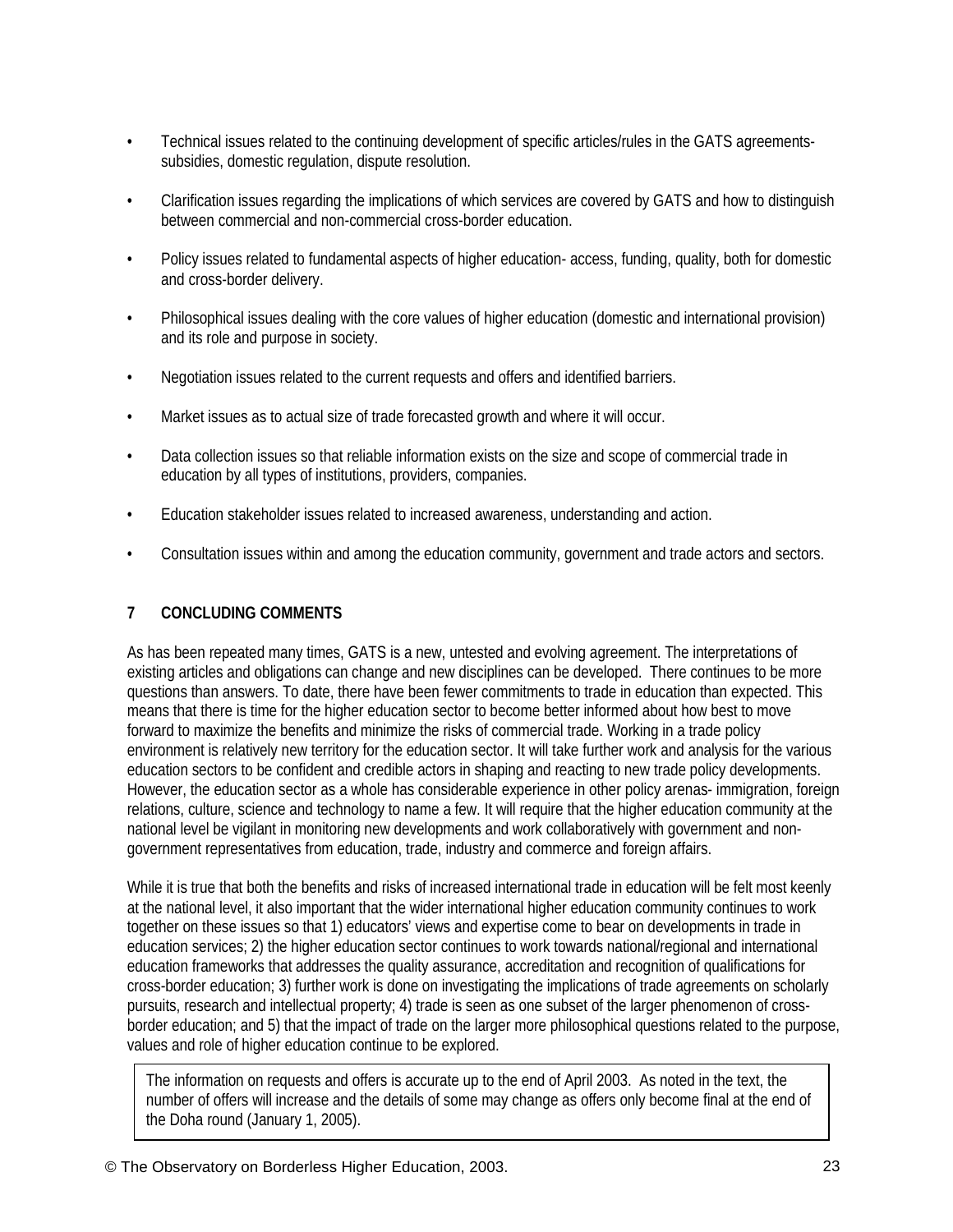## **APPENDIX A- Further details on selected stakeholder organisations and activities associated with GATS**

### **1 Declarations**

Joint Declaration on Higher Education and the General Agreement on Trade in Services - September 2001. Developed and signed by the European Universities Association, the Canadian Association of Universities and Colleges, the American Council for Education and the Council for Higher Education Accreditation. The declaration states that "our institutions are committed to reducing obstacles to international trade in higher education using conventions and agreements outside of a trade policy regime. This commitment includes, but is not limited, to improving communications, expanding information exchanges, and developing agreements concerning higher education institutions, programs, degrees or qualifications and quality review practices." It is expected that the signatories to this declaration will be issuing a second one in mid 2003 that will address the need for a new international policy framework for cross-border education.

Brixen/Bressanone Declaration on Cultural Diversity and GATS (2002). The European Regional Ministers for Culture and Education adopted this declaration which focussed on the protection of diversity in education, culture and media. The declaration states that we "believe that GATS carries the tendency of the precedence of commercial priority over democratically agreed quality", and calls for "democratically supported services in education, culture and media [to be] excluded from further GATS involvement".

Port Alegre Charter (2002) The participating rectors at the 'Iberoamerican Summit of Rectors of Public Universities' signed this charter and requested "the governments of their respective countries not to become engaged in any commitment concerning higher education". This Charter in turn stimulated other Brazilian organizations such as the 'National Association of Leaders of Federal Institutions of Higher Education' to send the Port Alegre Charter to the president of Brazil, asking for an explicit statement of the government's position on GATS and higher education services.

Education Group Charter (2002) The European Social Forum established a number of principles to guide the actions and construction of the 'Europe of Education'. Examples of these principles include: "Education is a right, not a commodity. Education must be a public service, free and secular. Its financing must be public. The mission of education is to educate, form and qualify workers, citizens and humans. Economic profits must not guide its objectives. Education also has a role of fostering social change." The Charter concludes with a rejection of the integration of education into trade liberalization and advocates a 'no' position to GATS.

#### **2 Intergovernmental Organizations' Meetings**

UNESCO Global Forum on International Quality Assurance, Accreditation and the Recognition of Qualifications (2002) was convened by UNESCO to bring together governments, institutions, policy makers, educators and students to look at the impact of globalization on quality assurance and accreditation. In light of increased cross border education delivery and new trade agreements, the topic of international recognition of qualifications was also addressed. There was an urgent call to move forward on looking at the relationship between trade agreements and the 6 Regional UNESCO Conventions on Recognition of Qualifications, including the Lisbon Europe Region Convention.

OECD/US Forum on Trade in Educational Services (May 2002), in co-operation with the World Bank, brought together a broad range of stakeholders with an interest in cross-border trade in higher education services. Perspectives on the benefits, risks and issues on trade in educational services were heard from representatives from different regions of the world, from private/public, for-profit/non-profit education providers, trade experts, students, non-government organizations, sceptics and supporters. This was a first opportunity for education and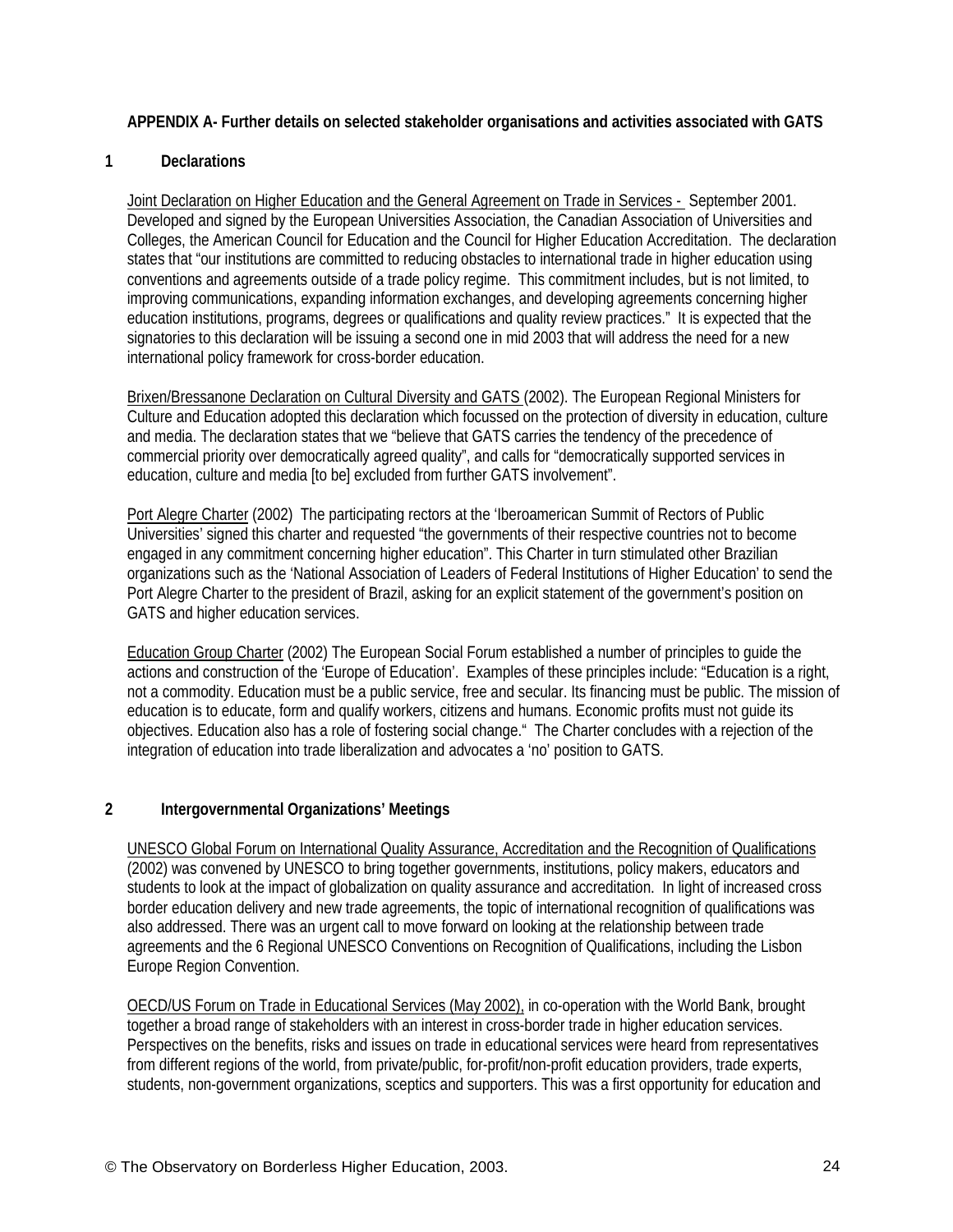trade policy makers and other stakeholders at an international level to address this issue. There was a broad consensus and acknowledgement by the higher education sector and governments that among the key issues needing further and immediate attention are quality assurance, accreditation and recognition of qualifications.

[http://www.oecd.org/EN/document/0,,EN-document-4-nodirectorate-no-20-25748-4,00.html](http://www.oecd.org/EN/document/0,,ENdocument4nodirectorateno20257484,00.html)

## **3 International Non-Governmental Associations**

Education International is a worldwide confederation of education trade unions and was one of the first groups to address the issue of GATS and trade in education. This group has prepared several reports cautioning against the potential risks and threats of including education services in GATS. EI's central objective is to have education excluded from the scope of GATS. The EI documents address the technical and legal aspects of GATS as well as some anticipated implications for higher education. These documents are available on their website. [http://www.ei-ie.org/action/english/Globalisation/e%20wto\\_gats%20index.htm.](http://www.eiie.org/action/english/Globalisation/e wto_gats index.htm)

International Association of Universities is a signatory to the 'Joint Declaration on Higher Education and the General Agreement on Trade in Services' mentioned above. IAU links trade liberalization of education with globalization and commodification and provides a website with information and links to organizations dealing with these issues.

[http://www.unesco.org/iau/globalization/wto-gats.html](http://www.unesco.org/iau/globalization/wtogats.html)

### **4 National/Regional Associations**

National Committee for International Trade in Education is a US group whose mission is to be "an organized voice for United States education, training and testing institutions, corporations and organizations which provide services internationally". One of its stated purposes is to "provide accurate, current and organized information related to US education and training interests to the proper US government agencies, and particularly the Office of the US Trade Representative, as well as keeping NCITE members informed of governmental and other related activity." The organisation serves as an active advocate/lobby group to the government on the matters relating to access to foreign education markets.

[http://www.tradeineducation.org/general\\_info/frames.htm](http://www.tradeineducation.org/general_info/frames.htm)

People and Planet is an example of one of the most active student groups. It is a UK-wide student network organizing campaigns on a number of international issues, one of which is GATS. This organization has produced a major report entitled 'Trading it away: How GATS threatens UK education' which is examines in detail the rules and disciplines of GATS and speculates on potential impact on the quality, funding and role of UK higher education.

<http://www.peopleandplanet.org/tradejustice/>

Education Forum is an association of individuals who have a common concern for the future direction of New Zealand education. The membership is drawn from the primary, secondary and tertiary sectors, together with leaders of industry and commerce. They take the position that GATS and education is a 'win/win' situation for New Zealand and actively support the Government's position on gaining greater access to foreign education markets. http://www.educationforum.org.nz/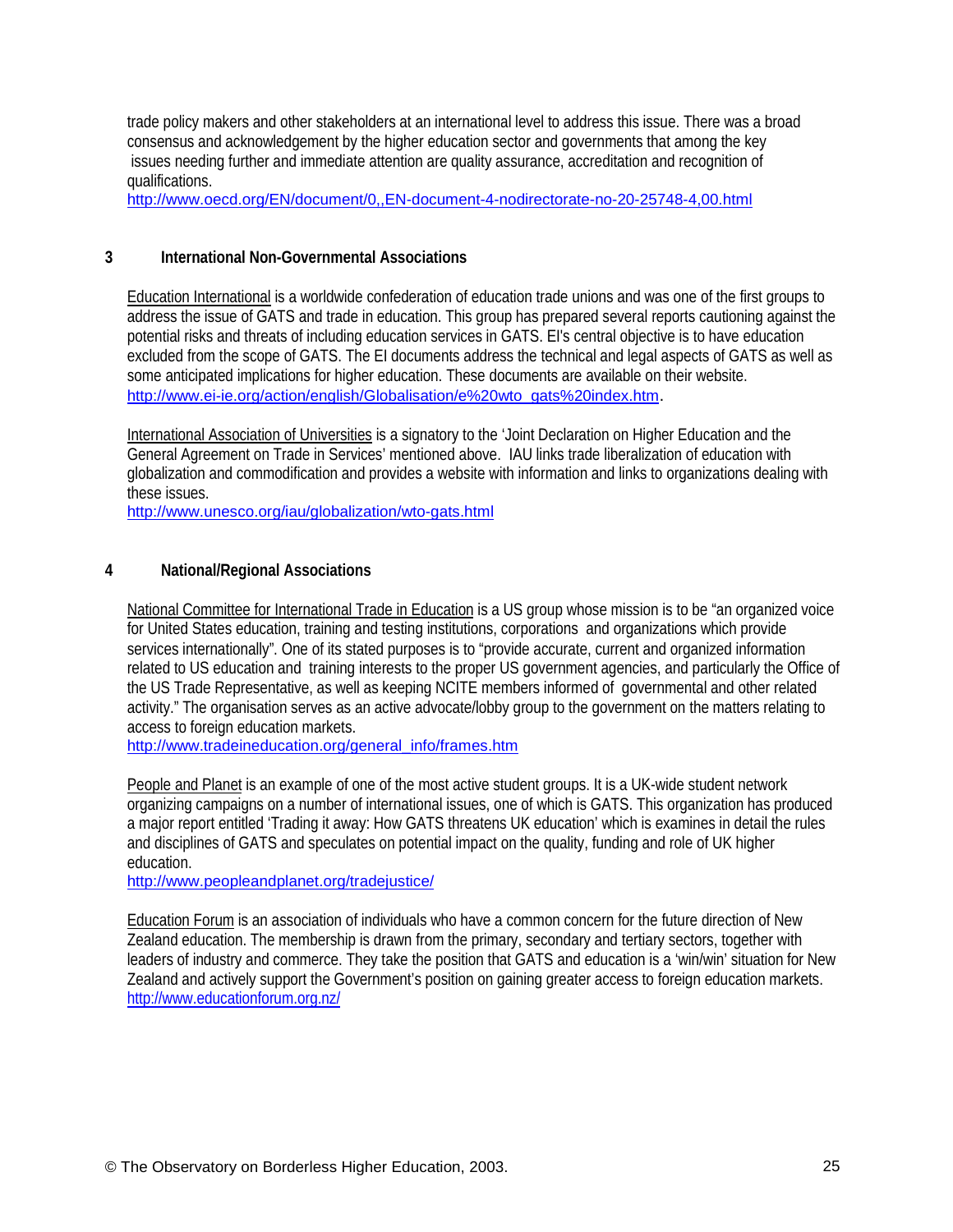## **5 National Associations of Students, Teachers, Universities**

There are numerous other student groups, teachers' associations, and university organizations at the national/regional which have prepared informative reports, briefing papers, and press releases on the implications of GATS for higher education. These groups are especially active in Europe, Australia, New Zealand, Canada, South Korea, USA, India, South Africa.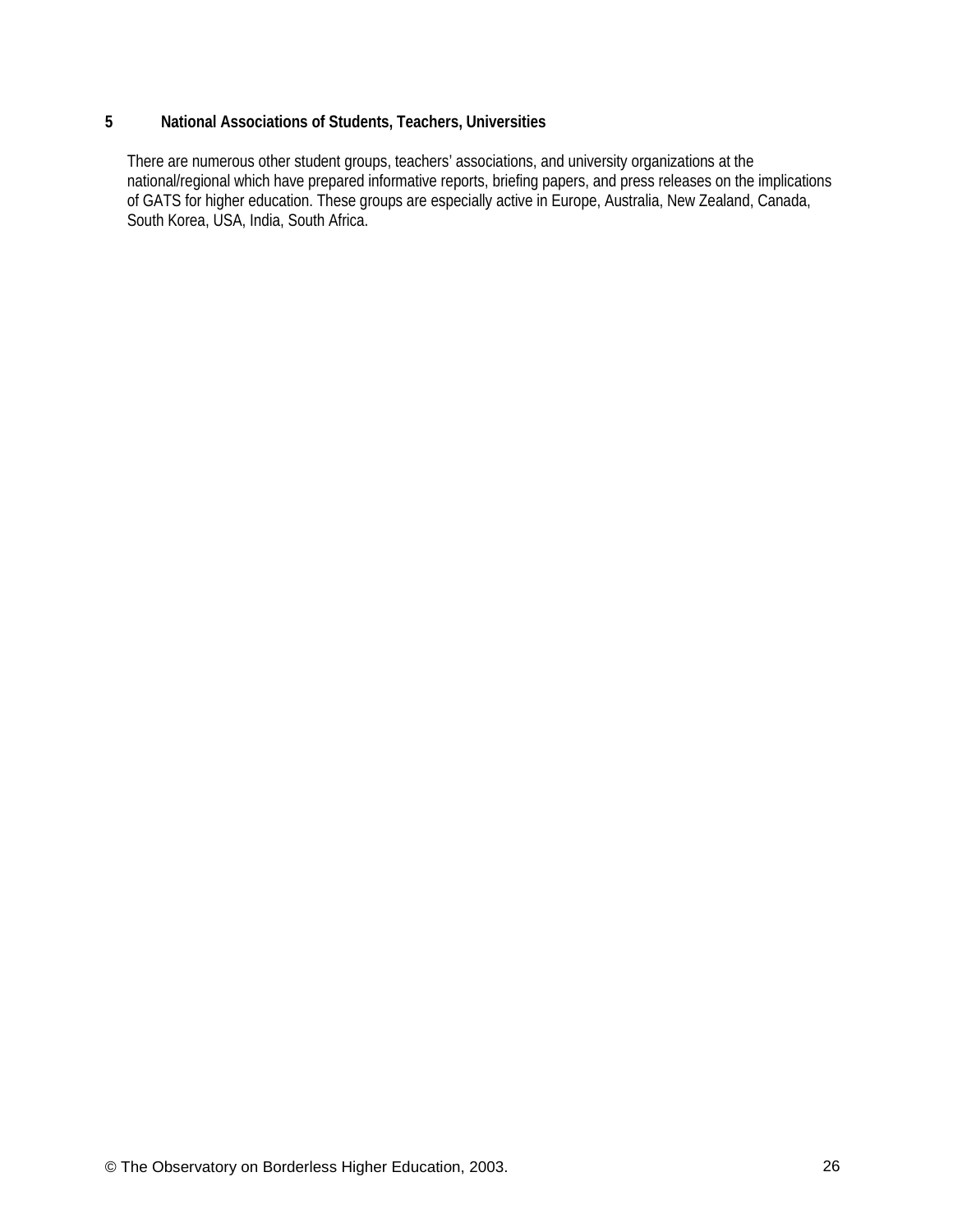#### **Selected Sources of Further Information on GATS and Higher Education**

- Albach, P. (2003) 'The United States and International Education Trade', *International Higher Education*, Spring, Boston, USA.
- APEC (2001) *Measures affecting trade and investment in education services in the Asia-Pacific region.* A report to the APEC group on Services 2000, Singapore.
- Ascher, B. (2001) *Education and Training Services in International Trade Agreements*. Paper presented to Conference on 'Higher Education and Training in the Global Marketplace: Exporting Issues and Trade Agreements'. Washington, D.C.
- AUCC (2001) *Canadian Higher Education and the GATS: AUCC Background Paper*. Association of Universities and Colleges of Canada. Ottawa, Canada.
- AUCC et al (2001) *Joint Declaration on Higher Education and the General Agreement on Trade in Services*. Association of Universities and Colleges of Canada, American Council on Education, European University Association, Council for Higher Education Accreditation. Ottawa, Canada.
- Canadian Federation of Students (2002) *Friend or Foe: Trade Agreements and their Impact on Post-secondary Education*. Ottawa, Canada.
- Cohen, M. G. (2000) *The World Trade Organization and post-secondary education: Implications for the public system in Australia*. Hawke Institute, University of South Australia. Adelaide, Australia. Working Paper Series No. 1.
- Corporate University Xchange (1999) *Annual Survey of Corporate University Future Directions*. Corporate University Xchange. New York, USA.
- Cunningham, S. et al (2000) *New Media & Borderless Education*, Department of Education, Training and Youth Affairs, Canberra, Australia.
- CVCP (2000) *The Business of Borderless Education: UK Perspectives*. Committee of Vice-Chancellors and Principles. London, United Kingdom.
- Deodhar S. (2002) *Managing Trade in Educational Services: Issues for India's Response in WTO Negotiations*. India Institute of Management Working Paper No. 20001-20-01. Ahmedabad, India.
- EI/PSI (2000) *Great Expectations: The Future of Trade in Services*. Joint paper by Education International and Public Services International. Brussels, Belgium.
- EI/PSI (1999) *The WTO and the Millennium Round. What is at stake for Public Education?* Joint paper by Education International and Public Services International. Brussels, Belgium.
- European University Association (2002) *The Bologna Process and the GATS Negotiations*. Geneva, Switzerland.
- Garrett, R. (2003*) Mapping the Education Industry- Part Two: Public Companies- relationships with higher education.* Observatory on Borderless Higher Education. London, UK.
- Gottlieb and Pearson (2001) *GATS Impact on Education in Canada*. Legal Opinion. Ottawa, Canada.
- Knight, J. (1999) 'Issues and Trends in Internationalization: A Comparative Perspective' in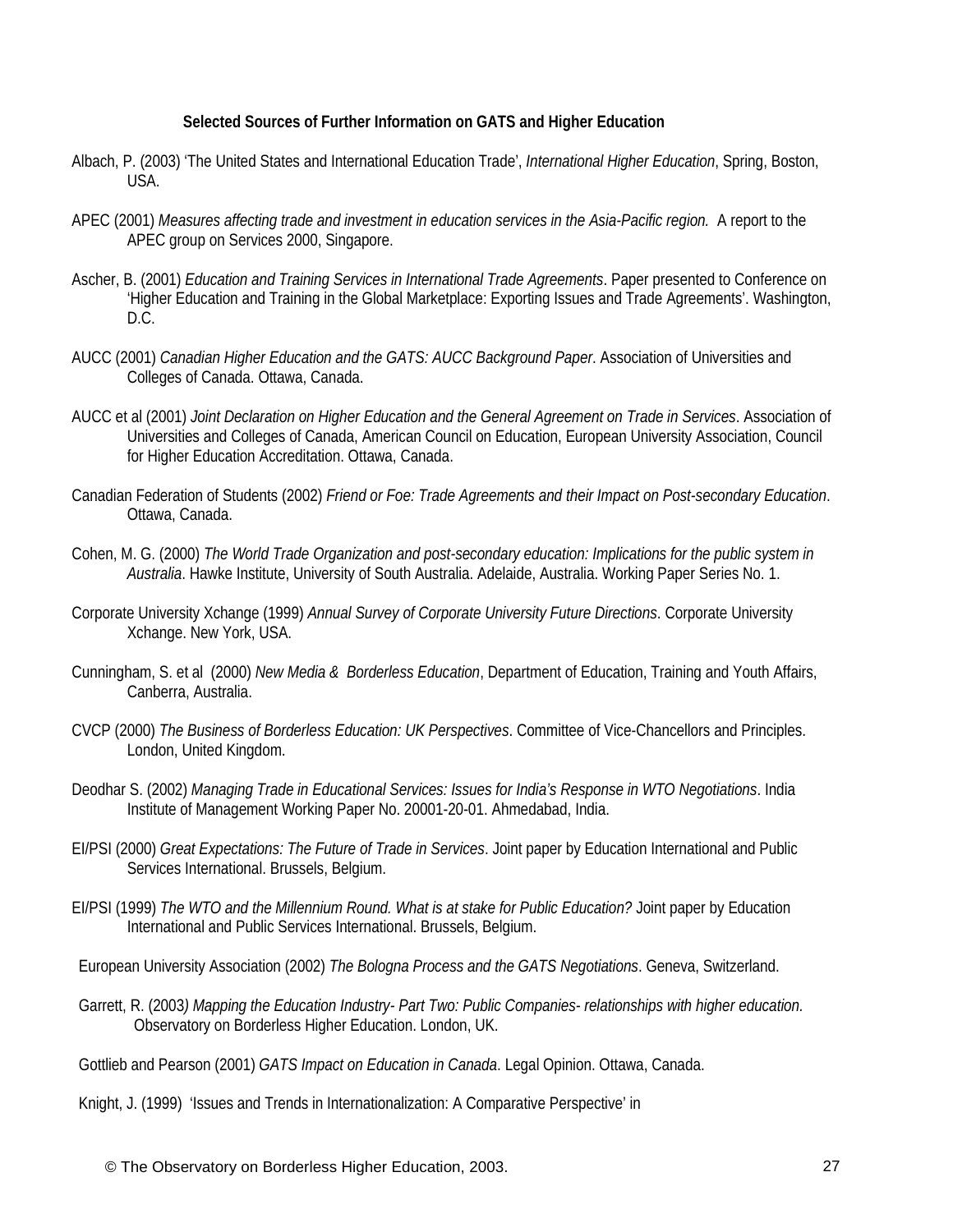S. Bond and J.P. Lemasson. ( Eds) *A New World of Knowledge: Canadian Universities and Globalization*. Ottawa: International Development Research Centre (IDRC). pp. 201-239.

- Knight, J. (2002) *Trade in Higher Education Services: The Implications of GATS.* The Observatory on Borderless Higher Education. London: United Kingdom.
- Knight J. (2003a) *Internationalization Remodelled: Responding to New Realities and Challenges*. In publication.
- Knight J. (2003b) 'Trade Talk the four modes', *International Higher Education*, Spring, Boston, USA
- Knight, J. (2003c) *A Wake up Call- Trade Talk and Higher Education.* Paper presented at CHEA Conference, Phoenix, USA.
- Larsen, K., Morris, R. & Martin, J. (2002) 'Trade in education services: trends and issues', *World Economy*, Vol. 25, No 6.
- Larsen, K. and Vincent-Lancrin, S. (2002) 'International trade in Education Services: Good or Bad?' in *Higher Education and Management Policy*, 14 (3).
- Levy, D. (2003) *Expanding Higher Education Capacity Through Private Growth: contributions & challenges.* The Observatory on Borderless Higher Education. London, UK.
- Mohemedbhai, G. (2003) 'Globalization and Its Implications on Universities in Developing Countries' in G. Breton and M. Lambert (eds) *Universities and Globalization: Private Linkages, Public Trust,* UNESCO/Université Laval/Economica. Paris, France.
- Mundy, K. & Ika, M. (2003) *Hegemonic Exceptionalism and Legitimating Bet-Hedging: Paradoxes and Lessons from the US and Japanese Approaches to Education Services under the GATS*. Paper prepared for 'Comparative International Education Society' Conference, New Orleans, USA.
- National Unions of Students in Europe (2000) *Information Sheet/CoCo/BM41 Commodification of Education Introductory Information.* Brussels, Belgium.
- Nilsson, B. (1999) *Internationalization at home- Theory and Praxis*. European Association for International Education Forum, 12.
- NCITE (2001) *Barriers to Trade in Transnational Education*. National Committee for International Trade in Education. Washington, D.C. USA.
- Newman, K. & Couturier, L. (2002) *Trading Public Good in the Higher Education Market*. The Observatory on Borderless Higher Education. London, United Kingdom.
- OECD (2002) *Current Commitments under the GATS in Educational Services*. OECD/CERI Paper prepared for the OECD/US Forum on Trade in Education Services. Washington, D.C., USA.
- OECD ( 2002) *Indicators on Internationalisation and Trade of Post-secondary Education*. OECD/CERI . Paper prepared for the OECD/US Forum on Trade in Education Services. Washington, D.C., USA.
- OECD 2002. 'The Growth of Cross-border Education' in *Educational Policy Analysis*, Organization for Economic and Community Development. Paris, France.
	- © The Observatory on Borderless Higher Education 2003.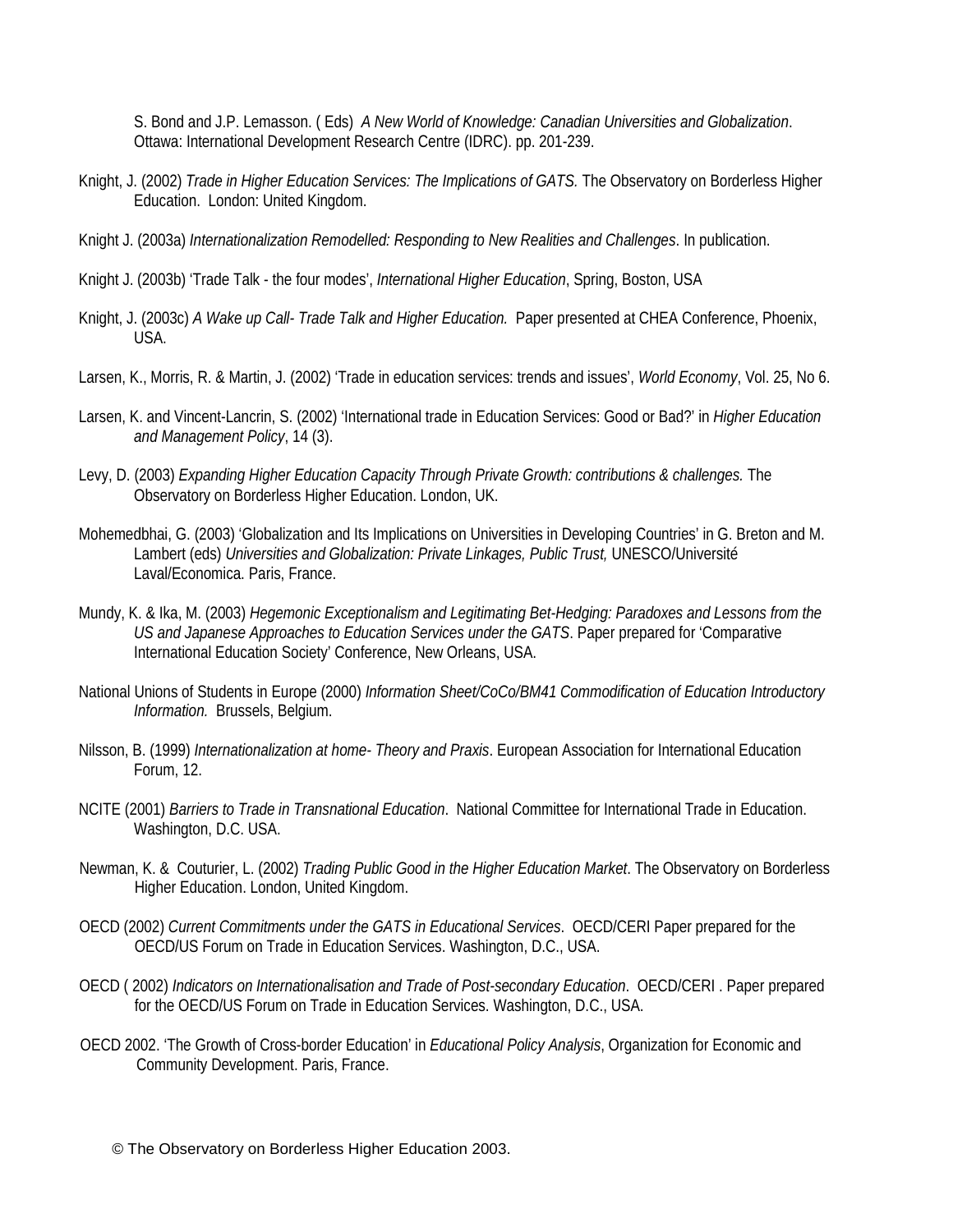- Patil, V.K. (2002) *Higher Education in India under GATS*. Paper prepared for meeting convened by the Association of Commonwealth Universities. Perth, Australia.
- Peace Lenn, M., Deupree, J. & Johnson, M. (eds) (2002) *OECD/US Forum on Trade in Educational Services: Conference Proceedings*. Centre for Quality Assurance in International Education. Washington, D.C.
- Powar, K.B. (ed) (2002) *Internationalization of Higher Education*. Association of Indian Universities. New Delhi, India.
- Powar, K.B. (2002) *WTO, GATS and Higher Education: An Indian Perspective*. Paper prepared for meeting convened by the Association of Commonwealth Universities. Perth, Australia.
- Sauvé, P. (2002) Trade, Education and the GATS: 'What's in, What's Out, What's All the Fuss About?', *Higher Education Management and Policy*, 2002, vol.14, no3.
- SAUVCA (2002) *Briefing Document on WTO, GATS and Higher Education*. South African Universities Vice-Chancellors Association. Pretoria, South Africa.
- Scott, P. (2000) 'Globalisation and higher education: Challenges for the 21st century' in *Journal Of Studies in International Education,* vol. 4, no.1.
- Singh, M. (2001) 'Re-inserting the 'Public Good' into Higher Education Transformation', *Kagisano .* Council on Higher Education, South Africa. Issue No 1.
- UNESCO and Council of Europe (2001) *The UNESCO-CEPES/Council of Europe Code of Good Practice for the Provision of Transnational Education*. UNESCO, Paris, France.
- Van Dalen & Dorrit (ed) (2002) *The global market for higher education.* Netherlands Organization for International Cooperation in Higher Education (NUFFIC). The Hague. The Netherlands.
- Van Damme, D. (2001) *Higher Education in the Age of Globalization: The need for a new regulatory framework for* recognition, quality assurance and accreditation. Working Paper. UNESCO. Paris, France
- Van Damme, D. (2002) 'Trends and models in international quality assurance in higher education in relation to trade in Education', *Higher Education Management and Policy*, 2002, vol.14, no.3.
- WTO (1998) *Education Services. Background Note* by the Secretariat. Council for Trade in Services. Geneva, Switzerland. S/C/W/49, 98-3691.
- WTO (1999a) *An Introduction to the GATS*. World Trade Organization. Geneva, Switzerland.
- WTO (1999c) *The General Agreement in Trade in Services- objectives, coverage, and disciplines*. Prepared by the WTO Secretariat. Geneva, Switzerland.
- WTO (2001) *GATS- Fact and Fiction*. World Trade Organization. Geneva, Switzerland.